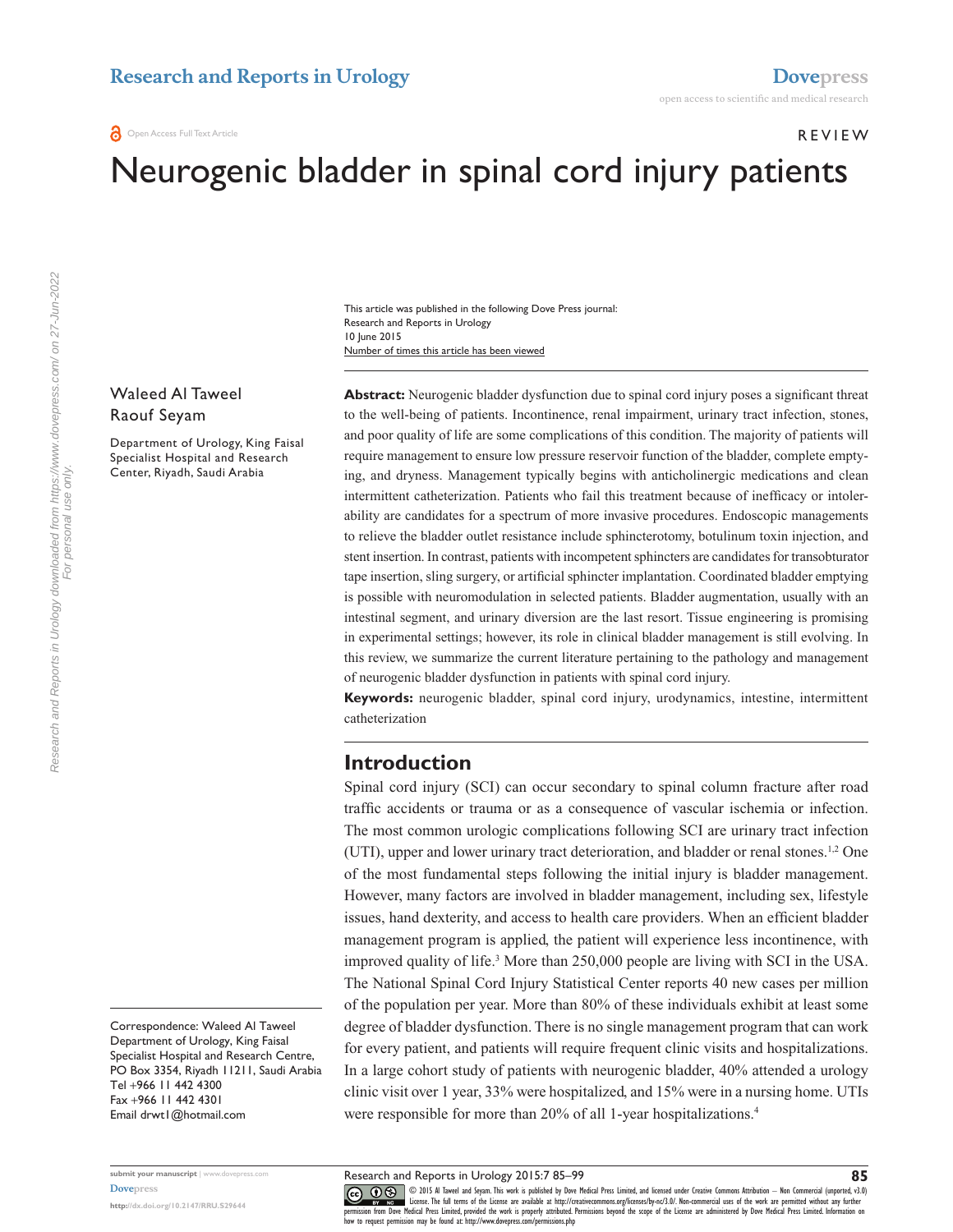# **Pathophysiology**

To understand the pathophysiology of voiding dysfunction, we should start with normal micturition. Normal micturition requires the coordination of a neuronal circuit between the brain and spinal cord and the bladder and urethra. The sacral micturition center (S2–S4), pontine micturition center, and cerebral cortex are responsible for the facilitation and inhibition of voiding. Parasympathetic efferents from the sacral cord at S2–S4 via the pelvic nerves provide excitatory input to the bladder. Bladder contraction results from muscarinic receptor stimulation. The external sphincter is inhibited through somatic nerves via the pudendal nerve. The sympathetic efferents originate from the intermediolateral gray column T11–L2 and supply the bladder and urethra. These nerves provide inhibitory input to the bladder through the hypogastric nerve. Sympathetic stimulation causes relaxation of the bladder through beta receptor stimulation and contraction of the sphincter through alpha receptor stimulation.<sup>5</sup>

# Spinal shock

Spinal shock occurs following an acute SCI and can last up to 3 months. Autonomic activation of the bladder by the parasympathetic nerves is rendered inactive. The bladder becomes atonic, and there is no conscious awareness of bladder filling. Interruption of the neuraxis below the pons due to SCI eliminates the micturition reflex, which causes urine retention. Initial urodynamic studies should be performed after the patient is beyond the spinal shock phase, and urine retention should be managed by clean intermittent catheterization (CIC) or with an indwelling catheter. After spinal shock, involuntary and uncoordinated bladder contraction might occur and result in reflex bladder function.<sup>6,7</sup>

# Suprasacral lesion

Following spinal shock associated with SCI above S1, reflex bladder function will occur. Consciousness of bladder filling might not be totally absent; however, voluntary inhibition of the micturition reflex is lost. Typical urodynamic findings include detrusor overactivity and detrusor striated sphincter dyssynergia (DESD). Discoordinated contraction will result in high voiding pressure, residual urine volume, and urinary incontinence that, if not treated, will result in upper tract deterioration and renal failure.<sup>8,9</sup>

# Sacral lesion

**86**

SCIs at the sacral level result in parasympathetic decentralization of the bladder and denervation of the sphincter. In cases of complete lesion, conscious awareness of bladder filling is lost, and the micturition reflex is absent. Patients will have highly compliant, acontractile bladders with competent but nonrelaxing smooth and striated sphincters that retain some fixed tone. However, low bladder compliance can occur.<sup>10,11</sup> It has been suggested that an altered sympathetic pathway could explain the decrease in bladder compliance.12 The classic outlet findings are a competent but nonrelaxing smooth sphincter and a striated sphincter that retains some fixed tone but is not under voluntary control.

# **Complications of neurogenic bladder**

The most common complications of neurogenic bladder due to SCI are UTI, urinary stones, and renal impairment. These complications are associated with the pathology of bladder dysfunction itself or occur as a consequence of the use of urinary catheters for drainage.

# Urinary tract infection

Patients with SCI bladder and stable bladder management are prone to repeated UTIs. Symptomatic UTIs continue to pose a significant problem for these patients. Symptomatic UTIs might include fever, foul smelling urine, and/or hematuria. A comparative study followed patients for 1 year and showed that episodes of bacteriuria with fever were significantly more common in patients who were catheterized by someone else than in patients on self-CIC or with indwelling catheters. Patients who exhibited the least frequent episodes of symptomatic UTI were those with external sphincterotomies.<sup>13</sup>

The type of catheter used for CIC in patients with SCI-neurogenic bladder dysfunction might affect the rate of infection. In a prospective randomized study that compared hydrophilic-coated catheters with uncoated polyvinyl chloride catheters, significantly fewer patients using the hydrophilic-coated catheters (64%) experienced one or more UTIs compared with the control group (82%) over a period of 1 year.<sup>14</sup>

Several studies have examined the value of prophylactic antibiotics for prevention of UTIs in SCI patients on CIC. A prospective randomized trial evaluated the possible role of trimethoprim-sulfamethoxazole prophylaxis in patients with recent SCI during the first 4 months of CIC during the bladder training phase. A significant reduction in bacteriuria and symptomatic UTI was observed in men in the antibiotic group compared with those on placebo. This difference was not observed in female patients. However, adverse events related to antibiotic treatment and emergence of drug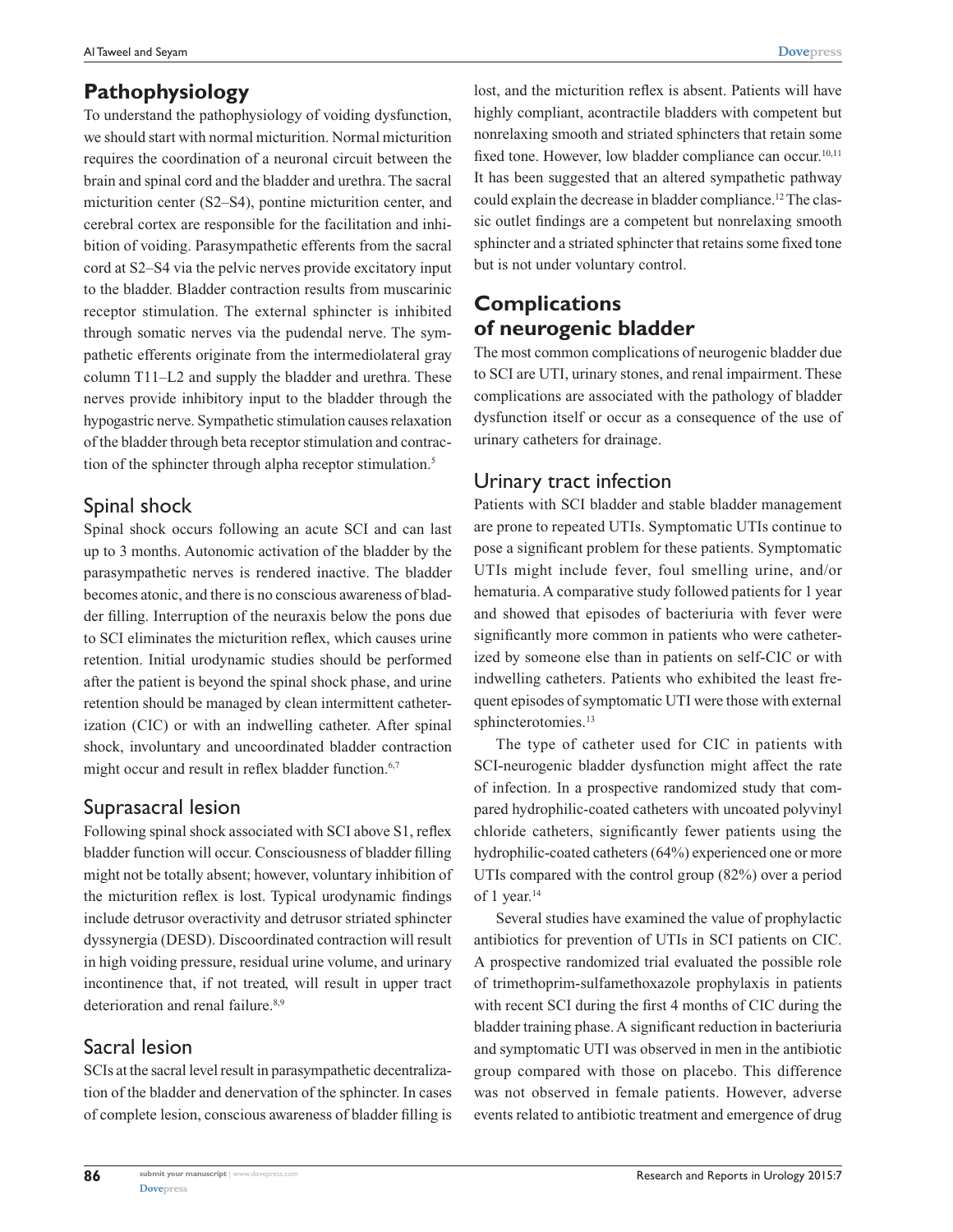resistance were common and limit the usefulness of this treatment regimen.<sup>15</sup>

Another prospective study in patients with SCIneurogenic bladder dysfunction conducted during initial management with CIC found that prophylactic antibiotics significantly reduced bacteriuria but not clinical UTIs.<sup>16</sup> A meta-analysis examined the benefits and harms of antimicrobial prophylaxis for UTI in patients with SCI.17 The authors pooled the results from 15 clinical trials and reached the conclusion that there is no evidence to support the use of prophylactic antibiotics for most patients. Prophylaxis did not significantly decrease symptomatic infections but was associated with a reduction in asymptomatic bacteriuria. Importantly, prophylaxis resulted in a two-fold increase in antimicrobial-resistant bacteria.

Modification of antibiotic treatment regimens might reduce drug resistance. SCI-neurogenic bladder dysfunction on intermittent catheterization and recurrent UTIs require multiple courses of antibiotic therapy that increase the incidence of multidrug-resistant bacteria. A prospective study determined the efficacy of alternate administration of an oral antibiotic once per week to prevent UTIs. Two years of follow-up revealed a significant decrease in symptomatic UTIs from 9.4 to 1.8 per patient-year with no development of new drug-resistant bacteria.18

Alternative treatment options for reducing infection include daily administration of methenamine hippurate or cranberry tablets. However, in patients with stable bladder management following SCI, a prospective double-blind study failed to identify any benefit of such regimens in terms of reducing symptomatic UTIs over a follow-up period of 6 months.19 An interesting technique to prevent UTI in SCI patients is inoculation of the bladder with the innocuous *Escherichia coli* strain 83972. With a mean duration of colonization of 12 months, the patients exhibited no symptoms of UTI compared with a mean of 3.1 symptomatic UTIs per year before colonization. Symptomatic UTIs occurred in the patients who were not successfully colonized and after spontaneous loss of colonization.<sup>20</sup>

## Urethritis and prostatitis

To decrease the possibility of urethritis, patients should use CICs and avoid indwelling catheters. Occasionally, blockage of the periurethral glands can cause periurethral abscesses. *E. coli* is the most frequent bacteria in prostatitis. Most antibiotics diffuse poorly into prostatic tissue, and trimethoprim is one of the recommended antibiotics because of its ability to cross the blood-prostatic barrier.<sup>21</sup>

#### Epididymitis and epididymo-orchitis

These conditions are catheter-related complications. SCI patients usually will not experience pain, but they might exhibit swelling and occasionally skin redness. Treatment consists of antibiotic therapy. Occasionally, testicular abscesses that require drainage might form.21

#### Bladder stones

Infections of the bladder with urea-splitting organisms, indwelling catheters, and high residual urine levels are the primary reasons for bladder stone formation. Stone formation might cause severe irritative symptoms and hematuria. Weekly changing of the catheters might decrease the potential for bladder stone formation.<sup>22</sup>

## Renal stones

The overall incidence of renal stones is 3.5% in patients with neurogenic bladder. The most common are struvite stones. Successful treatment depends on complete elimination of the calculus and eradication of the infection.23

#### Reflux and renal insufficiency

Vesicoureteral reflux occurs in more than 20% of patients with neurogenic bladder. This condition is more common when the lesion is suprasacral. High detrusor pressure and reflux are responsible for renal damage and renal failure. The best treatment for reflux is to normalize the detrusor pressure.24

## Bladder cancer

The risk of bladder cancer is 20 times higher in spinal cord injury patients compared to the general population, with squamous cell cancer occurring more commonly than transitional cell cancer. The risk factors are UTI, bladder stones, and indwelling catheters. Unfortunately, the diagnosis is usually made in the more advanced stages.<sup>25</sup>

## Autonomic dysreflexia

Autonomic dysreflexia involves a triad of high blood pressure, bradycardia, and sweating, with hot flushes and occasional headaches. It occurs frequently in individuals with SCI at the T6 level or above.<sup>26,27</sup> Autonomic dysreflexia with elevated blood pressure is a strong risk factor for intracerebral hemorrhage, so should be treated as a medical emergency. Afferent peripheral stimulation below the SCI lesion provokes autonomic dysreflexia. Distension of the bladder and then the rectum is the most common cause. However, it can be caused by UTI, bladder stones, cystoscopy, gastrointestinal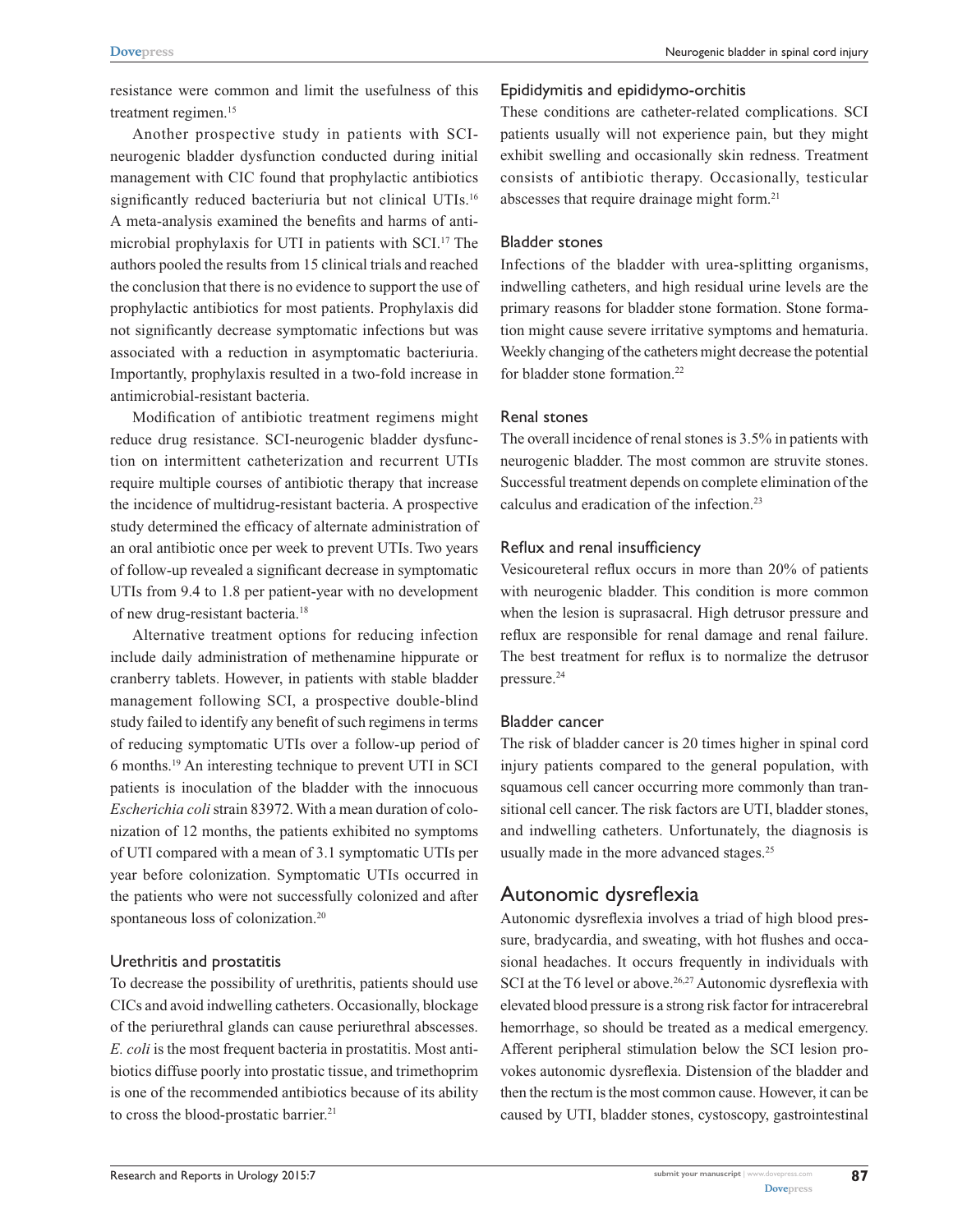diseases, such as acute abdomen and gastric ulcer, fractures, and pressure ulcers. To treat autonomic dysreflexia, the triggering factor should be removed.28

# **Evaluation of patients with neurogenic bladder**

The initial evaluation includes history-taking and a voiding diary. A focused physical examination is essential to evaluate the pelvic anatomy and the nervous system. The examiner should determine the level of the spinal motor lesion, the extent of injury, ie, whether it is complete or incomplete, limb tone, rectal tone, and the bulbocavernosus reflex.<sup>29</sup> To properly assess the patient's symptoms, a validated neurogenic bladder symptom score was recently developed as a tool to measure urinary symptoms and their consequences in patients with acquired or congenital neurogenic bladder. We highly recommend the use of this questionnaire or the symptoms score during patient assessment.<sup>30</sup> Urinalysis, urine culture and sensitivity, serum blood urea nitrogen/ creatinine, creatinine clearance, urodynamics, and urinary tract imaging should be performed during the initial evaluation of SCI patients.31,32 Urologic follow-up evaluations of patients with neurogenic bladder are typically performed yearly. We recommend urinalysis every 6 months, urine culture whenever the patient is symptomatic, ultrasound of the upper tract every 6 months, and urodynamic evaluation every 1–2 years. Patients with high detrusor pressure or decreased compliance require urodynamic evaluation within 12 months of treatment.33 Detection of hydronephrosis can be used as a marker of badly managed neurogenic bladder.

# **Urodynamics**

Urodynamics are the mainstay for evaluation of neurogenic lower urinary tract dysfunction. These assessments include urinary flowmetry, bladder cystometry, electromyogram, Valsalva leak point pressure, and detrusor leak point pressure (DLPP). Urodynamic evaluations provide the most definitive diagnoses of abnormalities in the bladder and urethra during the filling/storage phase. The initial urodynamic studies should be delayed until after the spinal shock phase has passed. Because the anatomic site of the SCI does not predict bladder and urethral function, management should be based on urodynamic findings rather than on findings from the neurologic evaluation.<sup>34</sup>

Initial studies to identify patients who are at risk for upper tract disease should be conducted early because the effects of the disease on the urinary tract can be silent. We use a high DLPP as a predictive marker of upper tract deterioration.

It has been suggested that a DLPP greater than 40 cm  $H_2O$ is a risk factor for upper tract deterioration.<sup>35</sup> The goals of assessment are to observe the maintenance of low bladder pressures, decrease the risk of infection, maintain continence, and prevent upper tract deterioration.36 Lower urinary tract function is subject to change in most cases of neurogenic bladder; hence, regular urodynamic follow-ups are warranted. In a long-term study, the treatment strategy for neurogenic bladder dysfunction in SCI patients had to be modified in all patients.37 Videourodynamic studies combine fluoroscopic voiding cystourethrography with multichannel urodynamics to provide the most comprehensive assessment of the lower urinary tract in SCI patients. When vesicoureteral reflux occurs, the volume and pressure at which the reflux is initiated can be documented. Videourodynamic studies are the definitive tests for diagnosis of DESD during detrusor contraction.38 We highly recommend videourodynamics for all patients with neurogenic bladder.

## Cystoscopy

Cystoscopy is not useful in the initial evaluation of neurogenic bladder but becomes very important for assessing lower urinary tract complications. We recommend cystoscopy when hematuria, difficult catheterization, or recurrent blockage of an indwelling catheter is present.

# **Conservative management**

Conservative management is the most frequently applied treatment option in neurogenic bladder. Conservative management requires patient education and might include timed voiding, the Valsalva and Credé maneuvers, medications, intermittent catheterization, or an indwelling urinary catheter. Regular bladder emptying with or without anticholinergic medications is important to prevent UTIs, upper tract damage, and incontinence.

The type of bladder management used and frequency of urinary incontinence strongly influence health-related quality of life.39 Several factors influence patient choice for bladder management. Patients are likely to choose treatments that they perceive as convenient to use and will maintain continence.40 In a cross-sectional study of patients with SCI, only 21% reported normal voiding.<sup>39</sup> In addition to frequency of incontinence, health-related quality of life is affected by the type of bladder management. The worst mental status scores are associated with attendants performing CIC and use of indwelling urethral catheters or indwelling suprapubic catheters.39 A prospective study evaluated the psychologic and social status of patients using CIC for SCI-associated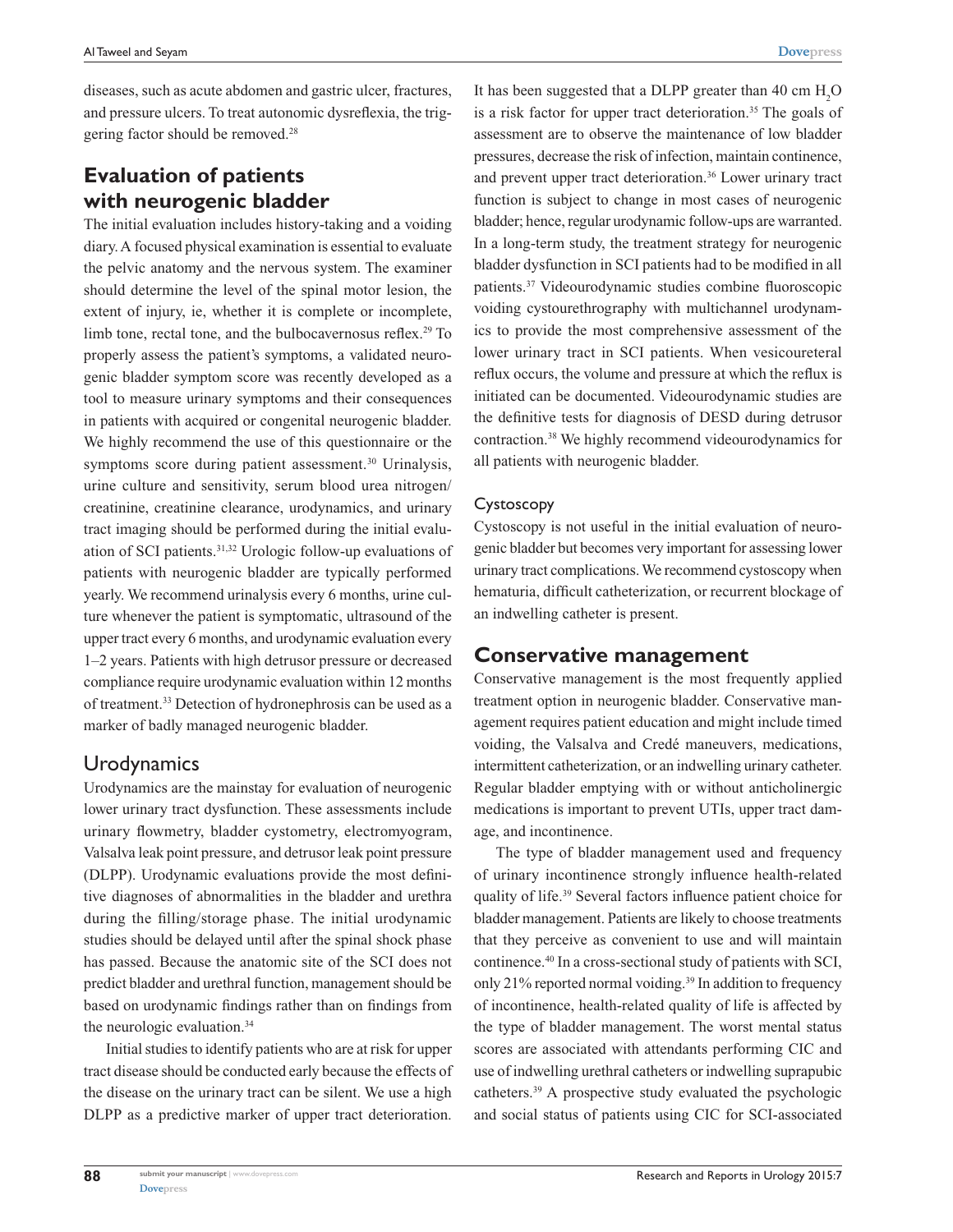neurogenic bladder dysfunction. The patients generally reported reduced health-related quality of life scores in all health domains.<sup>41</sup>

# Patient education

Patients should be educated about bladder management immediately after SCI to avoid complications; however, less than 50% of SCI patients have good knowledge about bladder management and pressure ulcers after being discharged.<sup>42</sup> Education of community health professionals about the delayed complications of SCI and good communication between doctors, patients, caregivers, and community health professionals are likely to improve the care of SCI patients following discharge from SCI centers.<sup>43</sup>

# Credé maneuver

Various maneuvers can be used to empty the bladder, the most common being the Credé and Valsalva maneuvers. However, the Credé and Valsalva maneuvers are generally not recommended as primary methods of bladder emptying. Potential complications of the Credé and Valsalva maneuvers include high bladder pressure, abdominal bruising with the Credé method, hernia, and hemorrhoids. Long-term use of the Credé maneuver to evacuate the bladder is not safe. This conclusion was reached in a cross-sectional study of SCI patients with flaccid bladders 20 years after an earthquake in the People's Republic of China.<sup>44</sup> Most of the patients exhibited residuals exceeding 100 mL, and half exhibited more than 300 mL of residual urine following the Credé maneuver. Urologic complications were common and included pyuria (82%), urinary lithiasis (31%), ureteral dilatation (60%), hydronephrosis (35%), and renal damage (16%). Upper urinary tract deterioration was more common in men. Women who perform the Credé maneuver might have an anatomic advantage over men. However, in a prospective, long-term follow-up of men and women with SCI-induced neurogenic bladder dysfunction, no specific method of bladder management was observed to cause renal impairment in women.<sup>45</sup> The only subset of patients in which significant deterioration was observed was men with quadriplegia and ileal conduits when compared with the women.

# Clean intermittent catheterization

CIC is the preferred method of bladder emptying in SCI patients. This method improves patient self-care and reduces barriers to sexual intercourse when compared with the use of an indwelling catheter. CIC alone or in combination with another bladder-emptying method is the most frequently used method of bladder emptying.<sup>46</sup> We recommend CIC every 4–6 hours, depending on fluid intake and frequency of incontinence. In a study of 161 patients, CIC was the most frequently used bladder program and had the lowest risk of complications.47 UTI is the most frequent complication of intermittent catheterization. Several studies have shown that there is a 10% prevalence of asymptomatic UTI and a more than 50% prevalence of symptomatic UTI.<sup>48</sup> Regular use of antimicrobial prophylaxis in neurogenic bladder caused by SCI is not supported.17 A randomized controlled trial in patients with SCI-neurogenic bladder dysfunction indicated an advantage of using sterile catheterization (UTI incidence 28.6%) compared with a nonsterile catheterization technique (UTI incidence 42.4%). However, the cost was nearly threefold greater in the sterile catheterization group, even with the reduced cost of antibiotic use.<sup>49</sup> While this study did not find any difference in terms of catheter-related bleeding, patients who used hydrophilic-coated catheters experienced fewer UTIs than those who used uncoated polyvinyl chloride catheters.14 The hydrophilic type of catheter was superior to its nonhydrophilic counterpart, as indicated by significantly lower numbers of inflammatory episodes, UTIs, and bleeding incidents, and a higher satisfaction level.<sup>50</sup> Prelubricated nonhydrophilic catheters are associated with a lower UTI rate, better patient satisfaction, and less hematuria compared with Nélaton catheters.<sup>51</sup>

Negative effects of CIC have been reported in other studies. Patients with SCI-neurogenic bladder dysfunction who are on CIC have been reported to experience erectile dysfunction and poor sexual activity and to have higher degrees of depression than the normal population. $52,53$ 

# Indwelling catheters

Indwelling urethral catheter drainage is not recommended in SCI patients unless they have difficulty self-catheterizing; for example, in cases of quadriplegia or in the presence of urethral abnormalities. An indwelling urethral catheter increases the risks of UTI, renal impairment, bladder stone formation, urethral stricture, urethral erosion, and bladder cancer.54,55 A study of patients with SCI-neurogenic bladder dysfunction who were followed for more than 20 years indicated that indwelling catheters, whether suprapubic or urethral, were associated with increased prevalence of upper tract scarring and caliectasis when compared with CIC, sphincterotomy, or vesicostomy. An alarming incidence of bladder cancer was reported, with six of 81 patients developing this condition. The authors recommended that patients with indwelling catheters require regular follow-up with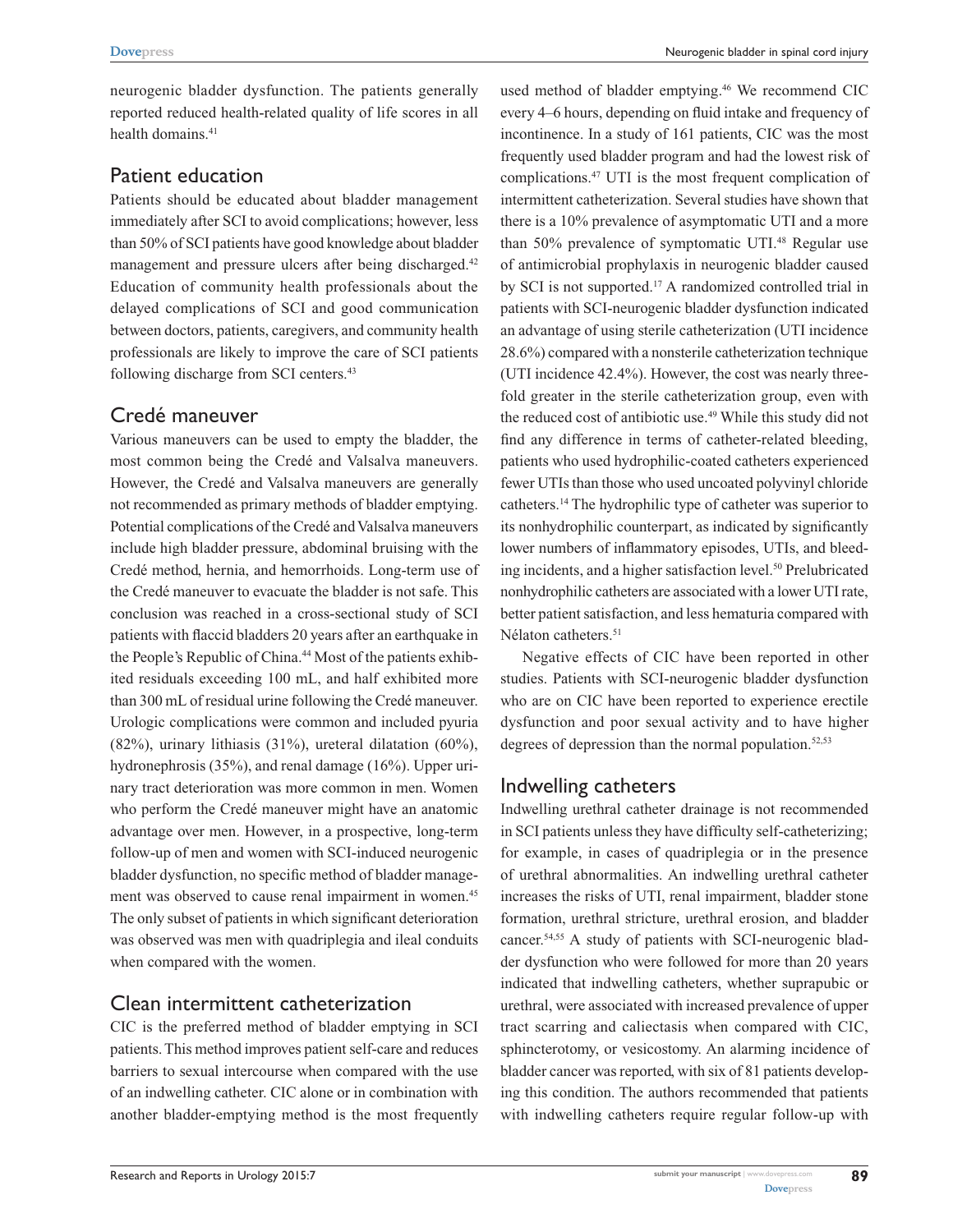imaging and cystoscopy.<sup>56</sup> However, annual cystoscopy screening in patients with SCI and indwelling catheters for a period of 6 years did not result in early detection of bladder cancer. The authors diligently followed up patients with cystoscopy under general anesthesia, urine cytology, and bladder biopsies. Bladder cancer did develop in four of the 59 patients, but these cases were diagnosed based on presenting symptoms rather than screening. The authors concluded that screening cystoscopy is not recommended for SCI patients with indwelling catheters.<sup>57</sup>

Suprapubic catheterization has certain advantages. A suprapubic catheter is typically easier to manage in terms of hygiene and catheter changes. Such catheters eliminate the risk of urethral stricture and erosion and result in high levels of patient satisfaction. Indeed, 90% of patients prefer suprapubic catheters over urethral catheters.<sup>58</sup> Additionally, patients on suprapubic catheters show less frequent epididymitis and iatrogenic hypospadias.<sup>59</sup> A suprapubic catheter is a valuable option for urinary management in quadriplegic patients; however, 65% of these patients develop a bladder stone.<sup>60</sup> Suprapubic catheterization care is important to reduce morbidity in patients with SCI-neurogenic bladder dysfunction. At a mean follow-up of 58 months, one study reported no renal deterioration, vesicoureteral reflux, or bladder carcinoma.<sup>61</sup> In this study, catheter care included weekly irrigation and exchange every 2 weeks.

There are certain advantages to the use of CIC over indwelling urethral catheters in patients with SCI-neurogenic bladder dysfunction. In a large group of patients with SCI, bladder compliance was better maintained in patients with spontaneous voiding and CIC than in patients with indwelling catheters. Furthermore, low compliance was associated with significantly higher rates of vesicoureteral reflux, upper tract deterioration, pyelonephritis, and upper tract stones. $62$ At a mean follow-up of 18 years, the data indicated a significantly lower complication rate with CIC (27.2%) than with chronic urethral catheterization (53.5%), spontaneous voiding  $(32.4\%)$ , or suprapubic catheterization  $(44.4\%)$ .<sup>60</sup> In female patients with SCI-neurogenic bladder dysfunction, CIC was associated with a significantly lower complication rate (17%) compared with padding (40%) and indwelling catheter (greater than 200%) groups.<sup>63</sup>

## Anticholinergic medications

Anticholinergic treatment is the first-line therapy for neurogenic detrusor overactivity. This treatment works by blocking cholinergic transmission at muscarinic receptors. Anticholinergic agents have similar efficacy; however, they have different side effect and tolerability profiles that depend on their muscarinic receptor selectivity and the rate of drug distribution. Several studies have shown that anticholinergic treatment increases bladder capacity, reduces bladder pressure, and improves compliance and quality of life. The majority of the studies have examined oxybutynin immediaterelease, trospium chloride immediate-release, propiverine immediate-release, and propiverine extended-release.<sup>64,65</sup>

Anticholinergic drugs that bind M1 receptors might produce impairments of memory and cognition. Agents that bind M2 receptors can produce QT interval prolongation that causes tachycardia and arrhythmias. Anticholinergic drugs that bind M3 receptors might produce visual blurring, xerostomia, and constipation. Different routes of application have been used to reduce the side effects of oral anticholinergics. A transdermal oxybutynin system was found to be efficacious in SCI patients with neurogenic detrusor overactivity and was well tolerated at up to three times the standard dose; however, skin irritation was a common side effect.<sup>66</sup> Intravesical therapy with oxybutynin has been shown to be effective and helps to reduce the systemic side effects associated with oral administration of this drug. $67$ 

A combined antimuscarinic treatment has been used in refractory neurogenic bladder; despite the increased side effects, the combined treatment delays the need for other more invasive treatments.<sup>68</sup> A higher dose of oxybutynin (30 mg) has been used to improve patient symptoms; this dose was found to be effective, safe, and well tolerated.<sup>69</sup>

## **Surgical management**

Early management of neurogenic detrusor overactivity typically consists of anticholinergics and CIC. The goal of treatment is to achieve continence and protect the upper urinary tract via an increase in bladder capacity and a decrease in intravesical pressure. Patients who fail treatment either because of decreased efficacy or intolerance of side effects have various treatment options, many of which are surgical. Surgical treatment involves promoting storage function, decreasing outlet resistance, and/or achieving continence. A spectrum of surgical procedures, ranging from minimally invasive to complex, has been reported for the management of neurogenic bladder in SCI patients. Attempts to relax the external sphincter have included the endoscopic injection of the sphincter with botulinum toxin, sphincterotomy, and stent insertion. Reducing bladder tone and increasing capacity are the primary goals of botulinum toxin injection in the detrusor and augmentation cystoplasty. These procedures include clam cystoplasty, use of the intestines, and tissue engineering. Incompetent sphincters are treated with an artificial urinary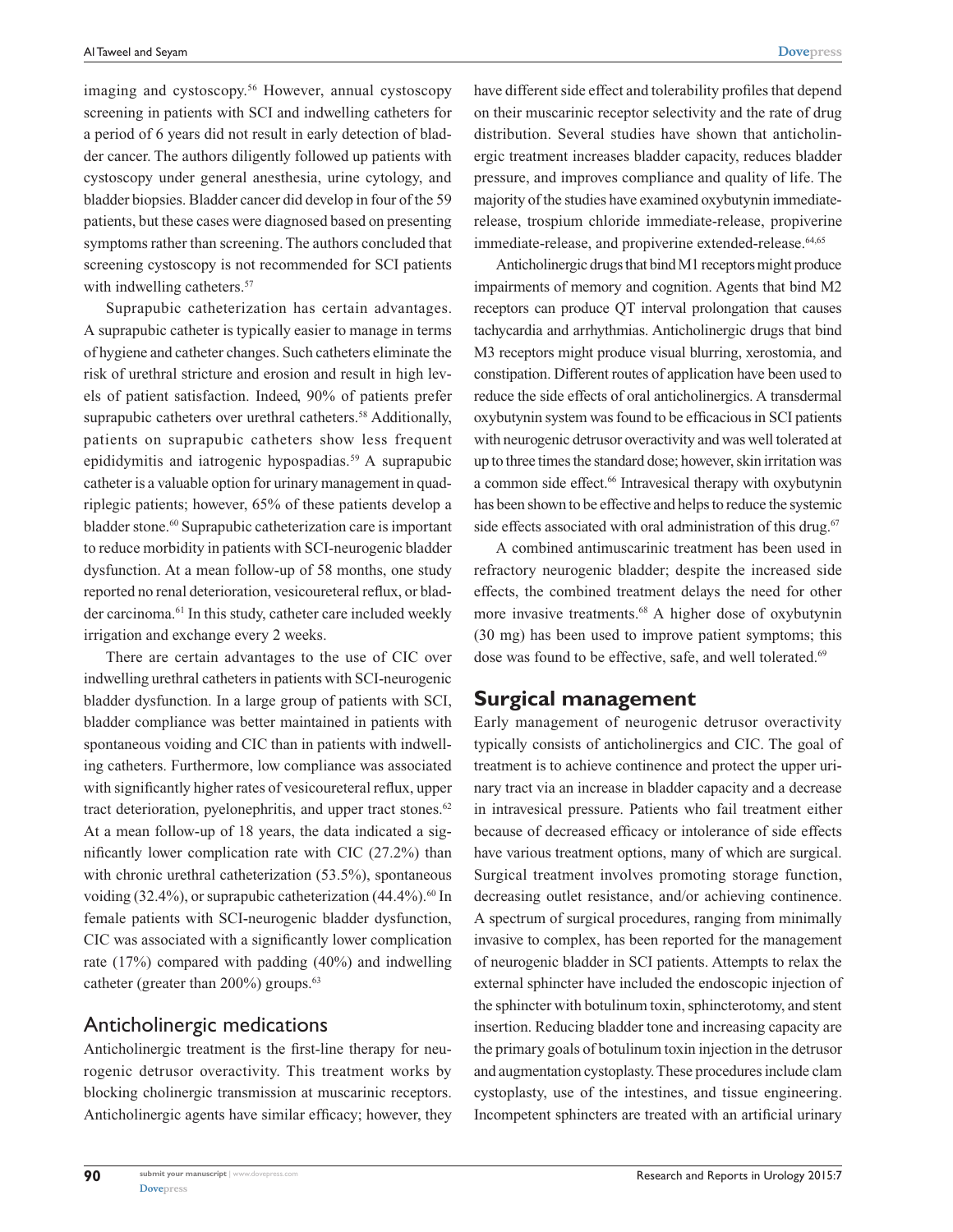sphincter (AUS), abdominal slings, or a transobturator tape procedure. Less commonly reported are attempts to achieve coordinated bladder emptying via neuromodulation and nerve grafting, and muscle grafting has been reported in cases of acontractile bladder. Finally, circumventing the bladder with urinary diversion as a last resort have been reported. The details of surgical management are reported further into this paper.

# **Surgery to promote urine storage** Increasing functional bladder capacity Botulinum toxin

Botulinum toxin is a minimally invasive treatment that might achieve the therapeutic goals. This treatment was first used in patients with SCI in 2000 and was subsequently shown to have good efficacy and tolerability both in terms of subjective and objective outcomes.70–77 In August 2011, botulinum toxin was finally approved by the US Food and Drug Administration for the treatment of adults with neurogenic detrusor overactivity who fail treatment with anticholinergic medications.78

Studies that have used 300 units of botulinum-A toxin report increases in mean reflex volumes and maximum cystometric bladder capacities of 216 to 416 mL and 296 to 480 mL, respectively, and decreased maximum detrusor voiding pressures of 66 to 35 cm water.<sup>70</sup> The effects of treatment lasted at least 9 months. A particular benefit in patients with tetraplegia was the disappearance of autonomic dysreflexia. Prospective randomized studies have confirmed that treatment with botulinum toxin is associated with a significant reduction in urinary incontinence and improvements in urodynamic parameters and quality of life

**Table 1** Commonly reported augmentation cystoplasty

for patients with SCI.71,73 No differences between doses of 200 units and 300 units were found in terms of tolerability, efficacy, or duration of effect. This treatment may be repeated several times over a period of years. Botulinum toxin has been shown to be equally effective in initial and subsequent repeat treatments for up to 6 years.<sup>74–77</sup>

#### **Cystoplasty**

Bladder augmentation and urinary diversion are surgical interventions that are considered only after less invasive treatment options have been exhausted (Table 1).<sup>79,80</sup>

## Augmentation cystoplasty/enterocystoplasty

Bladder augmentation with a detubularized intestinal segment has been successful in increasing bladder capacity and reducing intravesical pressure due to the final spherical configuration. In an intermediate-term to long-term report, Linder et al found that augmentation cystoplasty was a viable treatment option for selected patients with neurogenic bladder.<sup>81</sup> A more recent study reported the preoperative and postoperative results of videocystometrograms and patient satisfaction based on a validated questionnaire. This group reported a significant postoperative improvement in bladder capacity and a significant decrease in intravesical pressure.<sup>82</sup>

Augmentation with an ileal segment is effective and safe in SCI patients. A retrospective study followed patients for nearly 8 years after augmentation for neurogenic bladder. Following surgery, mean bladder capacity increased from 115 mL to 513 mL. The patients were able to spontaneously (10%) or were required to perform CIC to empty their bladders (72.5%). Complications included episodes of UTI (65%), diarrhea (7.5%), urinary incontinence (10%),

| <b>Augmentation method</b>  | <b>Advantages</b>                           | <b>Disadvantages</b>                                     |
|-----------------------------|---------------------------------------------|----------------------------------------------------------|
| lleal segment detubularized | Bladder capacity may increase to >500 mL    | Mucus production, formation of bladder calculi,          |
| patch                       |                                             | bacterial colonization, metabolic acidosis, growth       |
|                             |                                             | retardation, vitamin B12 deficiency, vesical malignancy, |
|                             |                                             | diarrhea, urinary incontinence, upper tract stones       |
| Colonic patch               | Decreased risk for bowel obstruction        | Bowel dysfunction, diarrhea, fecal incontinence and      |
|                             |                                             | reintervention, generates more pressure than ileum       |
| Gastrocystoplasty           | May be used in patients with chronic renal  | Intermittent hematuria, metabolic alkalosis, hematuria-  |
|                             | impairment and patients with short bowel    | dysuria syndrome, higher risk of malignancy, high        |
|                             | Associated with less mucus production and   | incidence of reoperations and surgical complications     |
|                             | urinary tract infection                     |                                                          |
| Autoaugmentation            | Simple to perform                           | Fibrous infiltration, poor outcome in patients with      |
| myectomy/myotomy            | Not precluding subsequent enterocystoplasty | neurogenic bladder                                       |
|                             | No mucus production                         | Best results are limited to patients with a close to     |
|                             | Extraperitoneal approach                    | normal capacity and poor compliance                      |
|                             | Shorter operative time                      |                                                          |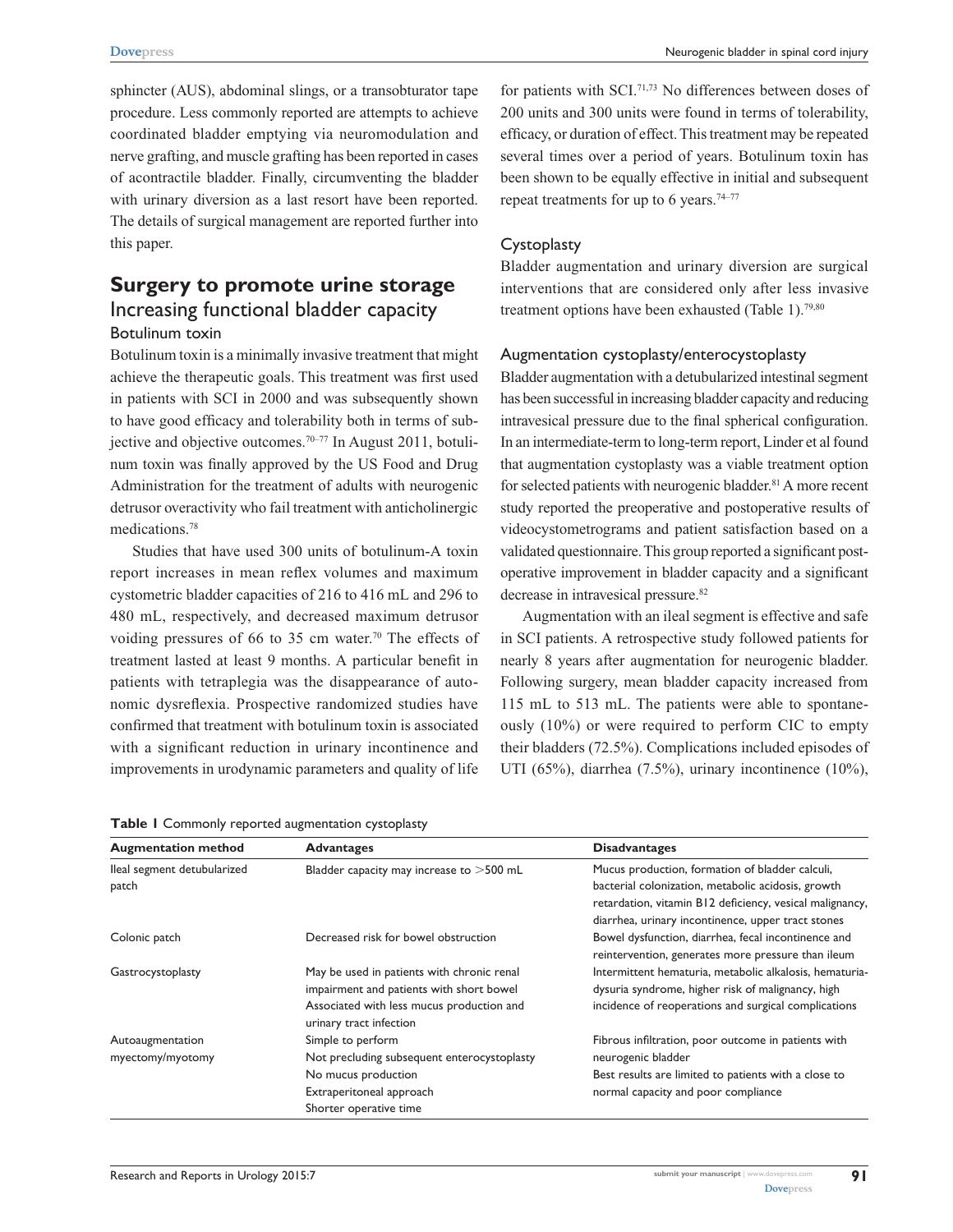reservoir calculi (32.5%), and new-onset upper tract stones  $(22.5\%)$ .  $83$ 

Augmentation cystoplasty with a colonic patch has been reported for patients with SCI-neurogenic bladder dysfunction.<sup>84</sup> Twelve patients underwent this procedure with concomitant AUS implantation. All of these patients were continent on CIC at a mean follow-up of 15 months. The upper tracts improved or remained stable and the autonomic dysreflexia disappeared. At a mean follow-up of 5.4 years, there was no difference between patients who had undergone Hautmann enterocystoplasty and those who had undergone clam cystoplasty in terms of urodynamic or clinical results.<sup>85</sup> Refractory neurogenic bladder in SCI patients can be treated with supratrigonal cystectomy and reconstruction with a Hautmann pouch. A concomitant stress incontinence procedure can also be used. A retrospective study reported partial or complete improvement of continence in 74%–90% of patients.<sup>86</sup> There was also a significant improvement in urodynamic findings. However, the complication rate was 38%; these were mostly grade 2, but notably included bowel dysfunction, diarrhea, fecal incontinence, and need for reintervention.

With recent improvements in both laparoscopic and robot-assisted techniques, it is clear that the technical steps of an enterocystoplasty can be satisfactorily and effectively performed laparoscopically or robotically.87–89

Patients are at risk of long-term complications after bladder augmentation. The complications that are most commonly observed include production of mucus, formation of bladder calculi, bacterial colonization, metabolic acidosis, growth retardation, and vitamin B12 deficiency.90–96 Intestinal augmentation cystoplasty poses a risk for development of latent vesical malignancy. However, surveillance cystoscopy has not been found to be useful in detecting bladder cancer in these patients primarily within 15 years of surgery. Worrisome symptoms, such as hematuria, suprapubic pain, or recurrent UTI, warrant full investigations that include cystoscopy and computed tomography.97 Augmentation cystoplasty-associated urothelial carcinomas are aggressive and have distinct morphologic, immunohistochemical, and genetic characteristics.<sup>98</sup> In patients with congenital bladder dysfunction (ie, exstrophy and posterior urethral valves), ileal/colonic bladder augmentation itself is not associated with an increased risk of bladder malignancy. However, immunosuppression is an independent risk factor for malignancy in these patients.<sup>99</sup>

#### Gastrocystoplasty

**92**

For patients with chronic renal impairment, gastrocystoplasty has been introduced as an alternative to colon-related or ileum-related procedures due to acid-secreting ability.100 In short bowel syndrome, this procedure can be an alternative to ileocystoplasty. Advantages of using the stomach are less production of mucus and fewer UTIs. However, gastrocystoplasty is associated with intermittent hematuria, metabolic alkalosis, and hematuria-dysuria syndrome. Children with incontinence experience more severe symptoms of hematuria-dysuria syndrome. This is a more significant problem in children with normal bladders and urethral sensation.<sup>101–103</sup> The published data do not indicate whether gastrointestinal bladder augmentation is an independent risk factor for cancer compared with the risk associated with a congenitally abnormal bladder. However, the risk of cancer is 14–15 times higher with gastric augmentation compared with the 7–8-fold risk associated with ileal or colonic augmentation in patients with congenital bladder anomalies.<sup>104</sup> Currently, we do not recommend the use of gastric segments for reconstruction of the lower urinary tract due to the high incidence of reoperations and complications.<sup>105</sup>

#### Autoaugmentation (detrusor myectomy/myotomy)

For selected patients, autoaugmentation might be a viable option that offers certain advantages over enterocystoplasty, ie, simplicity of performance and the fact that it does not preclude subsequent enterocystoplasty when required. In 1989, Cartwright and Snow were the first to describe the results of this technique in dogs and its clinical application.<sup>106</sup> These authors found that partial detrusorectomy appears to function as an autoaugmentation and offers possible advantages over enterocystoplasty in selected patients.106 The advantages of this procedure are the lack of mucus production, the extraperitoneal approach, and the shorter operative time. However, the autoaugmented area is characterized by a fibrous infiltrate with an increase in thickness of 500% compared with the thickness immediately after augmentation. The development of a thin layer of fibrosis between the bladder mucosa and the peritoneum can cause a lack of improvement.<sup>107</sup> Several reports have indicated poor outcomes in patients with neurogenic bladder.108,109 MacNeily et al found that autoaugmentation by detrusor myotomy is not effective in the management of congenital neuropathic bladder.<sup>110</sup> It appears that the best outcomes can be expected in patients with good capacity but poor compliance.<sup>111</sup>

#### Seromuscular enterocystoplasty

Seromuscular enterocystoplasty is a technique that aims to combine the advantages of urothelial preservation and intestinal augmentation. The early experimental work used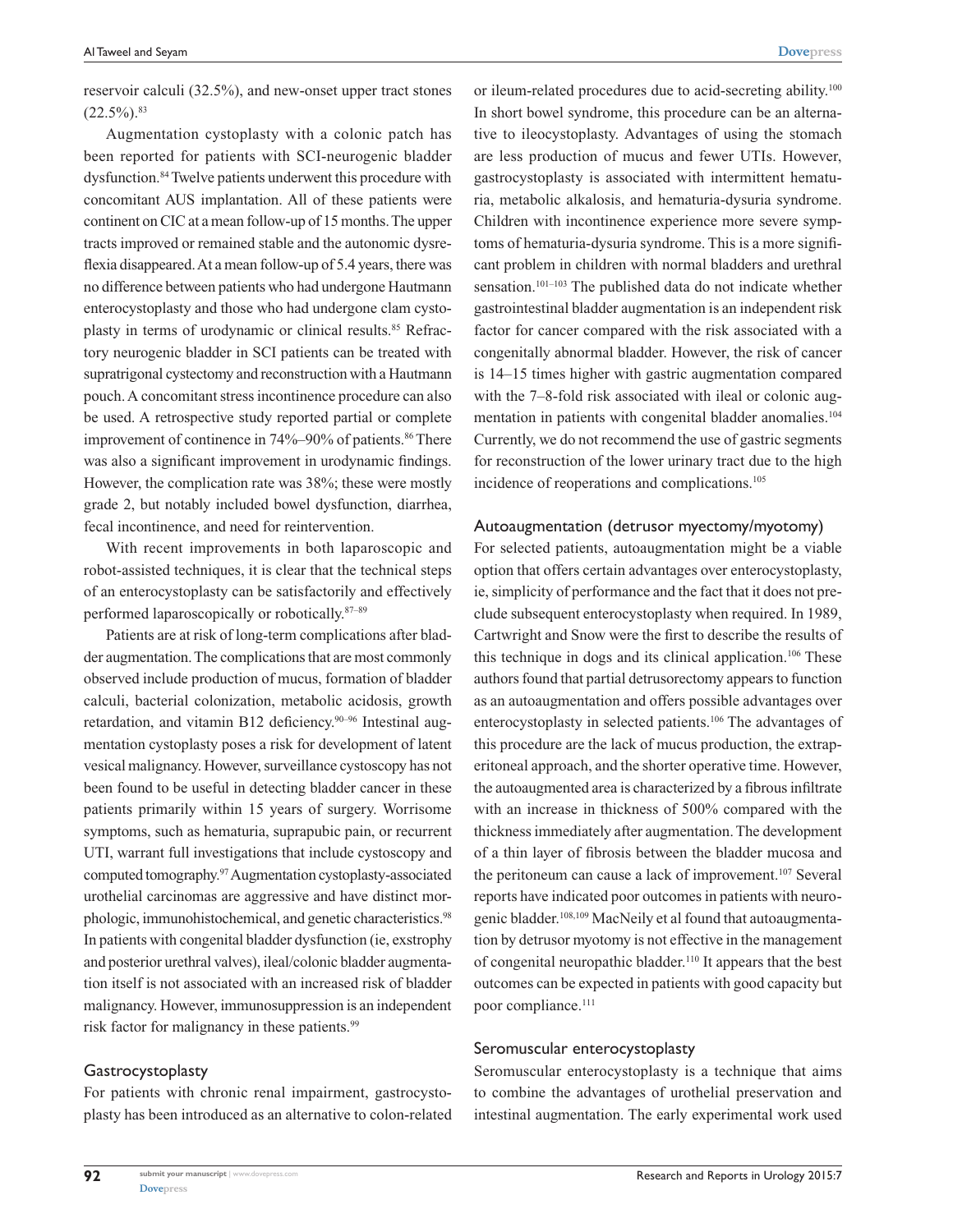denuded segments of bowel that were grafted with a patch of the bladder mucosa to augment the bladder following partial or total cystectomy.112 The results suggest that the presence of the bladder urothelium and lamina propria adjacent to the intestinal patch submucosa and muscularis mucosa might prevent contraction of the intestinal patch. Dewan and Stefanek reported the first clinical use of seromuscular colocystoplasty.113 Jednak et al reported that seromuscular colocystoplasty lined with urothelium is a viable alternative to standard bladder augmentation. Comparatively, the incidences of bladder calculi, mucus production, metabolic disturbances, and perforations appear to be low during shortterm follow-up.114 Seromuscular colocystoplasty lined with urothelium has proven to be an effective method for bladder augmentation in patients with an AUS and those with planned simultaneous AUS implantation. However, this procedure is not recommended at the time of seromuscular colocystoplasty with urothelium lining to construct a continent catheterizable channel.115 The first published report indicated no mucus production and excellent continence rates for patients with neurogenic bladder, but disappointing results for patients with bladder exstrophy.<sup>116</sup> Bladder distension is important for achieving optimal results. Seromuscular augmentation without placement of an intravesical mold was associated with worse outcomes.<sup>117</sup>

## Increasing bladder outlet resistance Artificial urinary sphincter

An AUS can be used to treat patients with stress urinary incontinence due to neurogenic bladder dysfunction associated with SCI. This procedure is associated with a high revision rate in the long-term. The 10-year experience of periprostatic insertion of AUS has been retrospectively reviewed. Fifty-one males with neurogenic bladder and sphincter deficiency underwent this procedure. In 69% of these patients, the etiology was SCI. The patients who had detrusor overactivity (39%) underwent concomitant bladder augmentation. At follow-up (mean 83 months), 74% of the patients had no or moderate incontinence between CICs that spanned at least 4 hours. Postoperative morbidity (19%) was primarily due to UTI.118 A retrospective analysis of modified implantation at the bladder neck, which utilized a port rather than a pump, reported that this technique was effective and safe at 8-year follow-up. The reported cure rate was 90% and the revision rate was  $35\%$ .<sup>119</sup>

In contrast, a comparison of AUS implantation for neurogenic and non-neurogenic incontinence did not indicate a favorable outcome for the neurogenic group.<sup>120</sup> The authors used the AMS 800™ AUS in 38 patients and followed them for a mean of 6 years. The neurogenic etiologies included SCI, pelvic trauma, and spina bifida. Non-neurogenic incontinence was due to prostatectomy or hysterectomy. Only two of 13 patients in the neurogenic group did not require revision, and only three remained completely dry. In contrast, seven of 17 patients in the non-neurogenic group did not require revision, and eleven were completely dry. The nonmechanical failure rate of the AUS was significantly higher in the neurogenic group.

A retrospective study addressed the question of whether the timing of AUS placement relative to augmentation enterocystoplasty affected the outcome.121 AUS implantation was simultaneous in eleven patients, prior to cystoplasty in seven, and after cystoplasty in 12. The outcomes did not indicate any significant difference. Notably, however, the two patients who had sphincter erosions had injury of the augmented bladders during surgery or belonged to the simultaneous insertion group. The authors attributed the comparable success rates with these three surgical approaches to adequate bowel preparation and maintenance of sterile urine.

Robotic-assisted AUS insertions were reported recently for six patients with stress urinary incontinence following SCI. The AUS cuff were placed around the bladder neck. Since the initial use of this technique in January 2011, the authors have reported no complications.122 It would be interesting to compare the long-term safety and efficacy of this novel technique with that of traditional open surgical methods.

## Transobturator tape procedure

Transobturator suburethral tape surgery is widely used to treat female stress incontinence. The application of transobturator tape in women with paraplegia or quadriplegia due to SCI and stress incontinence was recently reported.<sup>123</sup> Of nine patients who underwent the procedure, only three were cured or improved, and one experienced urethral erosion. The authors concluded that the results were unfavorable for this group of patients.

#### Puboprostatic sling

The results reported for autologous sling surgery in male patients with stress incontinence secondary to neurogenic bladder are favorable.124 Patients were selected based on fluorourodynamic studies. In 12 adult men, nine of whom had SCI, puboprostatic sling placement distal to the prostatic urethra with or without bladder augmentation resulted in a significant success rate of 83%. These patients were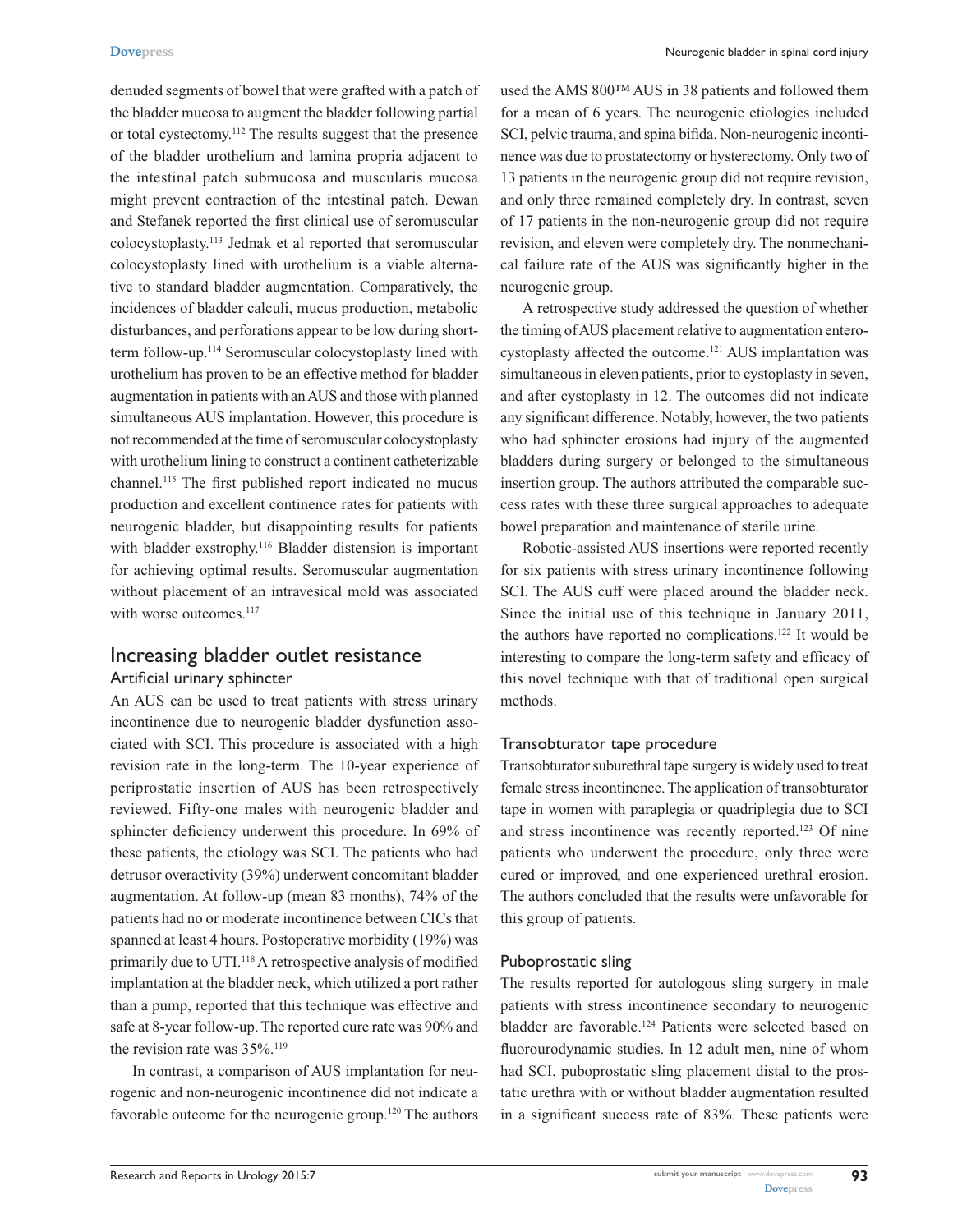**[Dovepress](www.dovepress.com)**

either completely dry or experienced minimal leak on CIC. No complications arising from this surgery were reported. The authors concluded that puboprostatic sling repair is safe and effective in carefully selected male patients with neurogenic stress incontinence.

# Facilitation of bladder emptying

DESD in SCI patients is typically treated with antimuscarinics and catheterization. Other treatment options include external sphincterotomy, urethral stents, and intrasphincteric injection of botulinum toxin.32 Transurethral sphincterotomy might relieve autonomic dysreflexia in SCI patients with lesions above the thoracic 6 level who are unable to perform intermittent catheterization. A study of such patients reported subjective relief of autonomic dysreflexia and significant decreases in blood pressure and post-void residual urine volume for a mean of 5 years following transurethral sphincterotomy.<sup>125</sup>

# Circumventing the problem: urinary diversion

Conduit urinary diversion might be a good option for management of neurogenic bladder with decreased compliance and upper tract deterioration or severe urinary incontinence. The ileal conduit was introduced by Bricker and has stood the test of time due to its relatively shorter construction time and the familiarity of urologists with this procedure. The reported outcomes were good to fair in only 50% of patients, with a 25% mortality rate, resulting mainly from urinary tract complications that occurred several years after the procedure and were attributable to recurrent UTIs.<sup>126–128</sup> However, contemporary studies have reported better results, with rates of preservation of renal function reaching 100%.<sup>129,130</sup> However, major long-term complications have been encountered with ileal conduit diversion, including pyocystitis, stomal bleeding and irritation, metabolic acidosis, and urolithiasis. A prospective study in patients with neurogenic bladder dysfunction secondary to SCI or multiple sclerosis reported that cystectomy and ileal conduit urinary diversion improved urinary quality of life by decreasing the limitations and constraints induced by urinary disorders but had no effect on general quality of life.<sup>131</sup>

# Other surgical treatments

## Neuromodulation/electrical stimulation

Transcutaneous electrical stimulation of the bladder in SCI patients resulted in significant improvements in bladder capacity of greater than 100 mL, reductions in residual urine of 80 mL, and decreases in maximum intravesical pressure at peak flow.132 These effects were persistent over the 2-year post-treatment period. Additional studies are required to support these results.

## Nerve grafting/nerve transfer

A novel technique has been described by a research group in the People's Republic of China. These investigators attempted to innervate the bladder below the level of complete SCI to produce urination by Achilles tendon-to-bladder reflex contractions via an intact S1 dorsal root. Nine of 12 paraplegic patients with bladder hyperreflexia and DESD had significant urodynamic improvement to nearly normal storage and synergic voiding. These patients showed an increase in bladder capacity from 258 mL to 350 mL, a decrease in residual urine from 214 mL to 45 mL, no UTIs, and recovery of renal function.<sup>133</sup> In a subsequent paper, these investigators reported the results from nine patients with low conus medullaris lesions involving S2–S5.134 The ventral root of S1 was anastomosed to the distal ends of the S2 and S3 ventral roots. The authors reported that seven patients regained satisfactory bladder control for 8–12 months.

## Muscle grafts

Microvascular transplantation of the latissimus dorsi muscle to wrap the bladder has been reported in eleven patients with bladder acontractility, which is attributable to SCI in seven cases.<sup>135</sup> Ten patients regained volitional voiding, and eight required no catheterization during at least 1 year of follow-up.

## Urethral stents

The initial success rate of UroLume® stent placement for SCI-neurogenic bladder dysfunction has been reported.136 In a prospective multicenter study in North America, 153 patients were recruited based on a urodynamic diagnosis of DESD. Significant improvements were observed in voiding pressure and residual urine. Ten patients required removal of the stent, and 13 patients underwent secondary surgery for bladder neck obstruction. The authors concluded that the UroLume device is an attractive treatment option for SCI-associated DESD due to the ease of implantation and minimal morbidity. A prospective comparison of the UroLume device and external sphincterotomy in men with SCI has been reported.<sup>137</sup> Eligible patients were able to choose which treatment they wished to receive. Both groups showed comparable and significant improvement of urodynamic parameters after surgery. Placement of a UroLume was associated with a significantly shorter operative time, a shorter hospital stay, and less bleeding compared with sphincterotomy. Six of the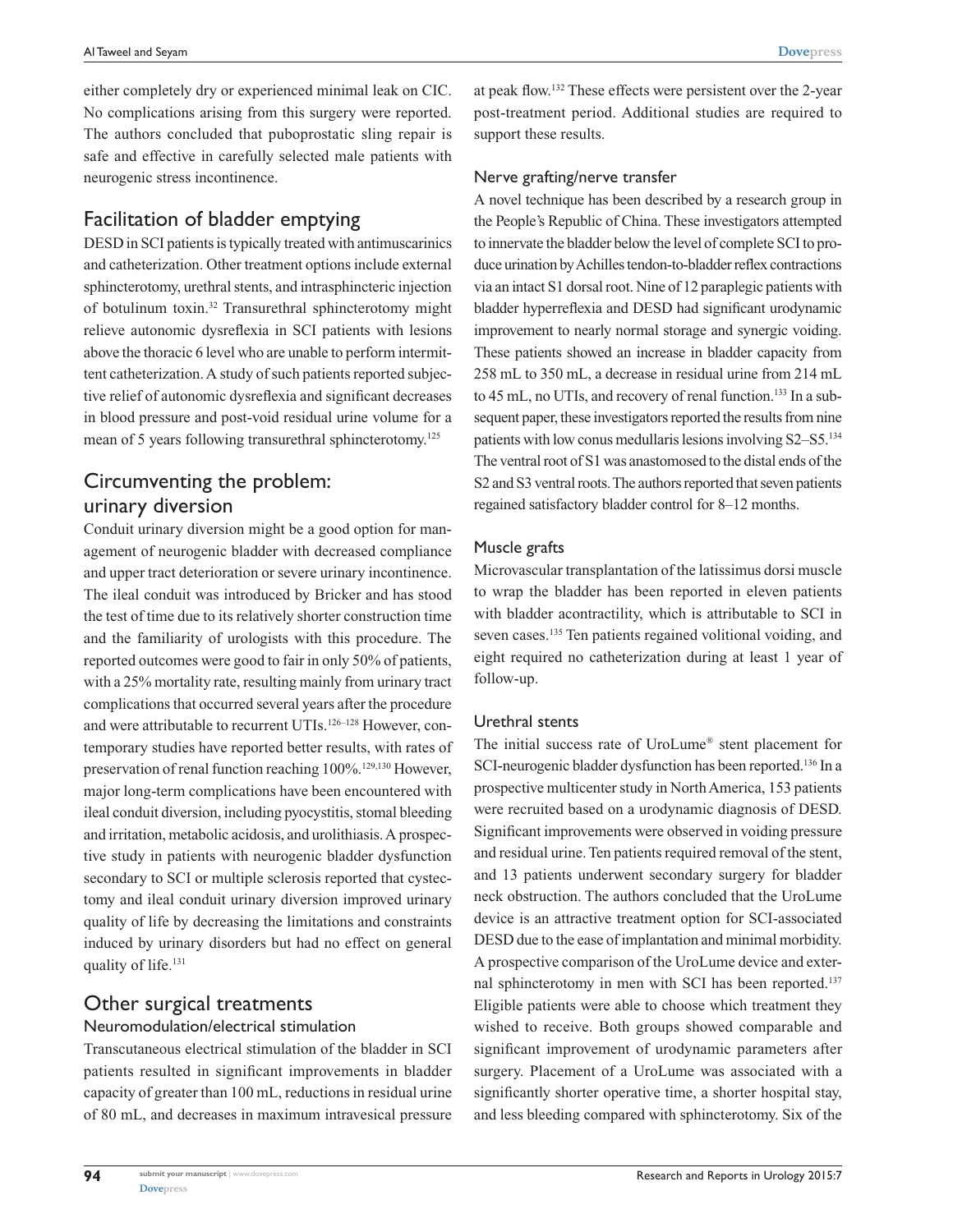26 patients in the UroLume group developed migration or obstruction. Five of the 20 patients in the sphincterotomy group experienced complications that included bleeding, obstruction, or erectile dysfunction. The authors concluded that they favored the UroLume due to its ease of use, lower cost, and increased safety.

Memokath® stents constitute an additional option for the treatment of DESD in men with SCI. A retrospective analysis of 10 years of data initially yielded encouraging results, including relief of dysreflexic symptoms and elimination of DESD on pressure flow urodynamics.138 However, during long-term follow-up, 30 of 33 Memokath stents were removed, giving a mean working life of 21 months. Indications for removal included stent migration in seven cases and blockage in 14 cases. The authors of this report concluded that insertion of the Memokath stent must be carefully considered and that its role might be limited to selected patients.

#### Bladder tissue engineering

There is limited clinical experience with tissue engineering for bladder augmentation. Although the idea was conceived in the 1950s, and a plethora of natural and synthetic biomaterial scaffolds has been used in experimental animals, their clinical application remains a formidable challenge.<sup>139</sup> In a metaanalysis of 28 preclinical and two clinical studies, the reviewers found a poor correlation between the initial experimental successes in healthy animals and those reported in clinical trials.140 In the first clinical study, seven patients with neurogenic bladder due to myelomeningocele underwent bladder augmentation using autologous bioengineered constructs.141 After nearly 4 years of follow-up, bladder pressure had decreased while capacity and compliance had increased. In contrast, the second clinical study did not report similar success.<sup>142</sup> Augmentation cystoplasty was performed in children with spina bifida using autologous cell-seeded biodegradable scaffolds. There was no significant clinical improvement in any of the nine patients at 3-year follow-up. Significant adverse effects, including bladder rupture, occurred in four patients. The authors concluded that concerns over the safety of the procedure outweighed its possible benefits. In a recent study of eight patients with neurogenic bladder, two of which were due to SCI, augmentation cystoplasty was performed using small intestinal submucosal porcine grafts as scaffolds for bladder regeneration.<sup>143</sup> At 12 months, significant increases in bladder capacity and compliance and a decrease in maximum detrusor pressure were observed. While these results are encouraging, longer follow-up is required to assess for any subsequent fibrosis and contracture.

# **Conclusion**

Neurogenic bladder dysfunction secondary to SCI is a challenging condition that might pose a significant risk to patients. Appropriate evaluation and understanding of the underlying pathology facilitate a tailored treatment plan to maintain the upper tracts, promote continence, and prevent complications. A myriad of medical and surgical approaches are available for achieving these goals. A stepwise management plan might include anticholinergics and CIC. Minimally invasive surgery is a second-line treatment for those who fail or cannot tolerate medical treatment. Bladder augmentation and urinary diversion are last resorts in the management plan. Many novel and promising surgical approaches have been reported, both in experimental animal models and in the clinic. Which of these techniques will provide the most robust clinical benefit in the long term remains to be determined.

# **Disclosure**

The authors report no conflicts of interest in relation to this work.

## **References**

- 1. Noreau L, Noonan VK, Cobb J, Leblond J, Dumont FS. Spinal cord injury community survey: a national, comprehensive study to portray the lives of Canadians with spinal cord injury. *Top Spinal Cord Inj Rehabil*. 2014;20(4):249–264.
- 2. Shingleton WB, Bodner DR. The development of urologic complications in relationship to bladder pressure in spinal cord injured patients. *J Am Paraplegia Soc*. 1993;16(1):14–17.
- 3. Tang DH, Colayco D, Piercy J, Patel V, Globe D, Chancellor MB. Impact of urinary incontinence on health-related quality of life, daily activities, and healthcare resource utilization in patients with neurogenic detrusor overactivity. *BMC Neurol*. 2014;14:74.
- 4. Manack A, Motsko SP, Haag-Molkenteller C, et al. Epidemiology and healthcare utilization of neurogenic bladder patients in a US claims database. *Neurourol Urodyn*. 2011;30(3):395–401.
- 5. Fowler CJ, Griffiths D, de Groat WC. The neural control of micturition. *Nat Rev Neurosci*. 2008;9(6):453–466.
- 6. Rossier AB, Fam BA, Dibenedetto M, Sarkarati M. Urodynamics in spinal shock patients. *J Urol*. 1979;122(6):783–787.
- 7. Hiersemenzel LP, Curt A, Dietz V. From spinal shock to spasticity: neuronal adaptations to a spinal cord injury. *Neurology*. 2000;54(8): 1574–1582.
- 8. McGuire EJ, Savastano JA. Long-term follow-up of spinal cord injury patients managed by intermittent catheterization. *J Urol*. 1983;129(4): 775–776.
- 9. Rudy DC, Awad SA, Downie JW. External sphincter dyssynergia: an abnormal continence reflex. *J Urol*. 1988;140(1):105–110.
- 10. Abdel-Azim M, Sullivan M, Yalla SV. Disorders of bladder function in spinal cord disease. *Neurol Clin*. 1991;9(3):727–740.
- 11. Clarke SJ, Thomas DG. Characteristics of the urethral pressure profile in flaccid male paraplegics. *Br J Urol*. 1981;53(2):157–161.
- 12. McGuire EJ, Morrissey SG. The development of neurogenic vesical dysfunction after experimental spinal cord injury or sacral rhizotomy in non-human primates. *J Urol*. 1982;128(6):1390–1393.
- 13. Cardenas DD, Mayo ME. Bacteriuria with fever after spinal cord injury. *Arch Phys Med Rehabil*. 1987;68(5 Pt 1):291–293.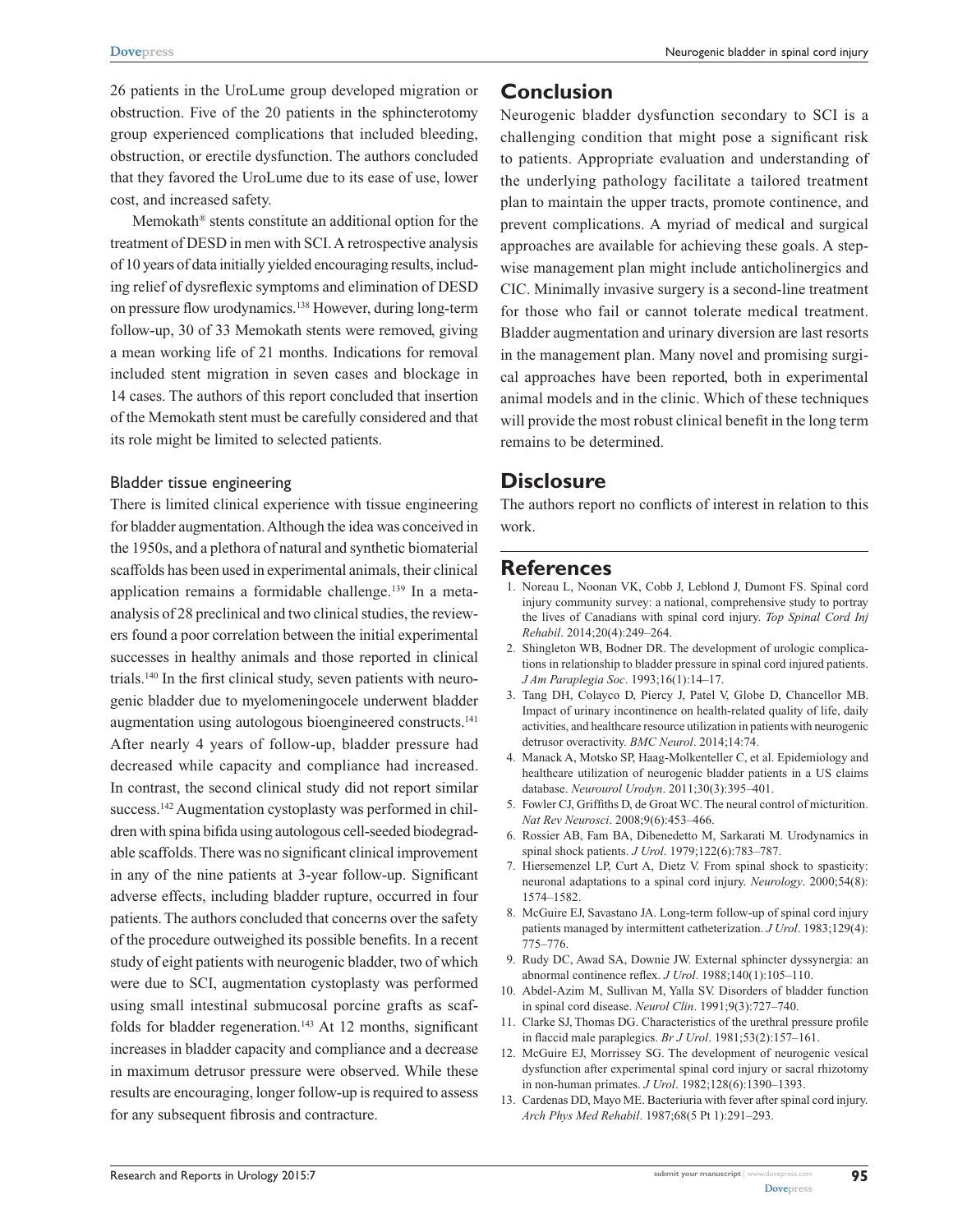- 14. De Ridder DJ, Everaert K, Fernández LG, et al. Intermittent catheterisation with hydrophilic-coated catheters (SpeediCath) reduces the risk of clinical urinary tract infection in spinal cord injured patients: a prospective randomised parallel comparative trial. *Eur Urol*. 2005;48(6): 991–995.
- 15. Gribble MJ, Puterman ML. Prophylaxis of urinary tract infection in persons with recent spinal cord injury: a prospective, randomized, doubleblind, placebo-controlled study of trimethoprim-sulfamethoxazole. *Am J Med*. 1993;95(2):141–152.
- 16. Maynard FM, Diokno AC. Urinary infection and complications during clean intermittent catheterization following spinal cord injury. *J Urol*. 1984;132(5):943–946.
- 17. Morton SC, Shekelle PG, Adams JL, et al. Antimicrobial prophylaxis for urinary tract infection in persons with spinal cord dysfunction. *Arch Phys Med Rehabil*. 2002;83(1):129–138.
- 18. Salomon J, Denys P, Merle C, et al. Prevention of urinary tract infection in spinal cord-injured patients: safety and efficacy of a weekly oral cyclic antibiotic (WOCA) programme with a 2 year follow-up – an observational prospective study. *J Antimicrob Chemother*. 2006;57(4): 784–788.
- 19. Lee BB, Haran MJ, Hunt LM, et al. Spinal-injured neuropathic bladder antisepsis (SINBA) trial. *Spinal Cord*. 2007;45(8):542–550.
- 20. Hull R, Rudy D, Donovan W, et al. Urinary tract infection prophylaxis using *Escherichia coli* 83972 in spinal cord injured patients. *J Urol*. 2000;163(3):872–877.
- 21. Buczyński AZ. Principles for urological management of SCI patients. *Ortop Traumatol Rehabil*. 2000;2(1):57–60.
- 22. Park YI, Linsenmeyer TA. A method to minimize indwelling catheter calcification and bladder stones in individuals with spinal cord injury. *J Spinal Cord Med*. 2001;24(2):105–108.
- 23. Chen Y, DeVivo MJ, Stover SL, Lloyd LK. Recurrent kidney stone: a 25-year follow-up study in persons with spinal cord injury. *Urology*. 2002;60(2):228–232.
- 24. Hackler RH, Dalton JJ Jr, Bunts RC. Changing concepts in the preservation of renal function in the paraplegic. *J Urol*. 1965;94: 107–111.
- 25. Hess MJ, Zhan EH, Foo DK, Yalla SV. Bladder cancer in patients with spinal cord injury. *J Spinal Cord Med*. 2003;26(4):335–338.
- 26. Elliott S, Krassioukov A. Malignant autonomic dysreflexia in spinal cord injured men. *Spinal Cord*. 2006;44(6):386–392.
- 27. Altaweel W, Corcos J. Pathophysiology of autonomic dysreflexia. In: Corcos J, Schick E, editors. *Textbook of the Neurogenic Bladder*. London, UK: Martin Dunitz, Taylor and Francis Group; 2004.
- 28. Hou S, Rabchevsky AG. Autonomic consequences of spinal cord injury. *Compr Physiol*. 2014;4(4):1419–1453.
- 29. Panicker JN, de Sèze M, Fowler CJ. Rehabilitation in practice: neurogenic lower urinary tract dysfunction and its management. *Clin Rehabil*. 2010;24(7):579–589.
- 30. Welk B, Morrow S, Madarasz W, Baverstock R, Macnab J, Sequeira K. The validity and reliability of the neurogenic bladder symptom score. *J Urol*. 2014;192(2):452–457.
- 31. Klausner AP, Steers WD. The neurogenic bladder: an update with management strategies for primary care physicians. *Med Clin North Am*. 2011;95(1):111–120.
- 32. Mahfouz W, Corcos J. Management of detrusor external sphincter dyssynergia in neurogenic bladder. *Eur J Phys Rehabil Med*. 2011;47(4): 639–650.
- 33. Stöhrer M, Blok B, Castro-Diaz D, et al. EAU guidelines on neurogenic lower urinary tract dysfunction. *Eur Urol*. 2009;56(1):81–88.
- 34. Watanabe T, Rivas DA, Chancellor MB. Urodynamics of spinal cord injury. *Urol Clin North Am*. 1996;23(3):459–473.
- 35. McGuire EJ, Woodside JR, Borden TA, Weiss RM. Prognostic value of urodynamic testing in myelodysplastic patients. *J Urol*. 1981;126(2): 205–209.
- 36. Danforth TL, Ginsberg DA. Neurogenic lower urinary tract dysfunction: how, when, and with which patients do we use urodynamics? *Urol Clin North Am*. 2014;41(3):445–452.
- 37. Nosseir M, Hinkel A, Pannek J. Clinical usefulness of urodynamic assessment for maintenance of bladder function in patients with spinal cord injury. *Neurourol Urodyn*. 2007;26(2):228–233.
- 38. Marks BK, Goldman HB. Videourodynamics: indications and technique. *Urol Clin North Am*. 2014;41(3):383–391.
- 39. Liu CW, Attar KH, Gall A, Shah J, Craggs M. The relationship between bladder management and health-related quality of life in patients with spinal cord injury in the UK. *Spinal Cord*. 2010;48(4):319–324.
- 40. Engkasan JP, Ng CJ, Low WY. Factors influencing bladder management in male patients with spinal cord injury: a qualitative study. *Spinal Cord*. 2014;52(2):157–162.
- 41. Oh SJ, Ku JH, Jeon HG, Shin HI, Paik NJ, Yoo T. Health-related quality of life of patients using clean intermittent catheterization for neurogenic bladder secondary to spinal cord injury. *Urology*. 2005;65(2):306–310.
- 42. Thietje R, Giese R, Pouw M, et al. How does knowledge about spinal cord injury-related complications develop in subjects with spinal cord injury? A descriptive analysis in 214 patients. *Spinal Cord*. 2011;49(1): 43–48.
- 43. Vaidyanathan S, Singh G, Soni BM, et al. Do spinal cord injury patients always get the best treatment for neuropathic bladder after discharge from regional spinal injuries centres? *Spinal Cord*. 2004;42(8): 438–442.
- 44. Chang SM, Hou CL, Dong DQ, Zhang H. Urologic status of 74 spinal cord injury patients from the 1976 Tangshan earthquake, and managed for over 20 years using the Credé maneuver. *Spinal Cord*. 2000;38(9): 552–554.
- 45. Jackson AB, DeVivo M. Urological long-term follow-up in women with spinal cord injuries. *Arch Phys Med Rehabil*. 1992;73(11):1029–1035.
- 46. Hansen RB, Biering-Sørensen F, Kristensen JK. Bladder emptying over a period of 10–45 years after a traumatic spinal cord injury. *Spinal Cord*. 2004;42(11):631–637.
- 47. Rabadi MH, Aston C. Complications and urologic risks of neurogenic bladder in veterans with traumatic spinal cord injury. *Spinal Cord*. November 18, 2014. [Epub ahead of print.]
- 48. Wyndaele JJ. Complications of intermittent catheterization: their prevention and treatment. *Spinal Cord*. 2002;40(10):536–541.
- 49. Prieto-Fingerhut T, Banovac K, Lynne CM. A study comparing sterile and nonsterile urethral catheterization in patients with spinal cord injury. *Rehabil Nurs*. 1997;22(6):299–302.
- 50. Spinu A, Onose G, Daia C, et al. Intermittent catheterization in the management of post spinal cord injury (SCI) neurogenic bladder using new hydrophilic, with lubrication in close circuit devices – our own preliminary results. *J Med Life*. 2012;5(1):21–28.
- 51. Giannantoni A, Di Stasi SM, Scivoletto G, Virgili G, Dolci S, Porena M. Intermittent catheterization with a prelubricated catheter in spinal cord injured patients: a prospective randomized crossover study. *J Urol*. 2001;166(1):130–133.
- 52. Ku JH, Oh SJ, Jeon HG, et al. Sexual activity in Korean male patients on clean intermittent catheterization with neurogenic bladder due to spinal cord injury. *Int J Urol*. 2006;13(1):42–46.
- 53. Oh SJ, Shin HI, Paik NJ, Yoo T, Ku JH. Depressive symptoms of patients using clean intermittent catheterization for neurogenic bladder secondary to spinal cord injury. *Spinal Cord*. 2006;44(12):757–762.
- 54. Esclarín De Ruz A, García Leoni E, Herruzo Cabrera R. Epidemiology and risk factors for urinary tract infection in patients with spinal cord injury. *J Urol*. 2000;164(4):1285–1289.
- 55. West DA, Cummings JM, Longo WE, Virgo KS, Johnson FE, Parra RO. Role of chronic catheterization in the development of bladder cancer in patients with spinal cord injury. *Urology*. 1999;53(2):292–297.
- 56. Chao R, Clowers D, Mayo ME. Fate of upper urinary tracts in patients with indwelling catheters after spinal cord injury. *Urology*. 1993;42(3): 259–262.
- 57. Yang CC, Clowers DE. Screening cystoscopy in chronically catheterized spinal cord injury patients. *Spinal Cord*. 1999;37(3):204–207.
- 58. Ahluwalia RS, Johal N, Kouriefs C, Kooiman G, Montgomery BS, Plail RO. The surgical risk of suprapubic catheter insertion and longterm sequelae. *Ann R Coll Surg Engl*. 2006;88(2):210–213.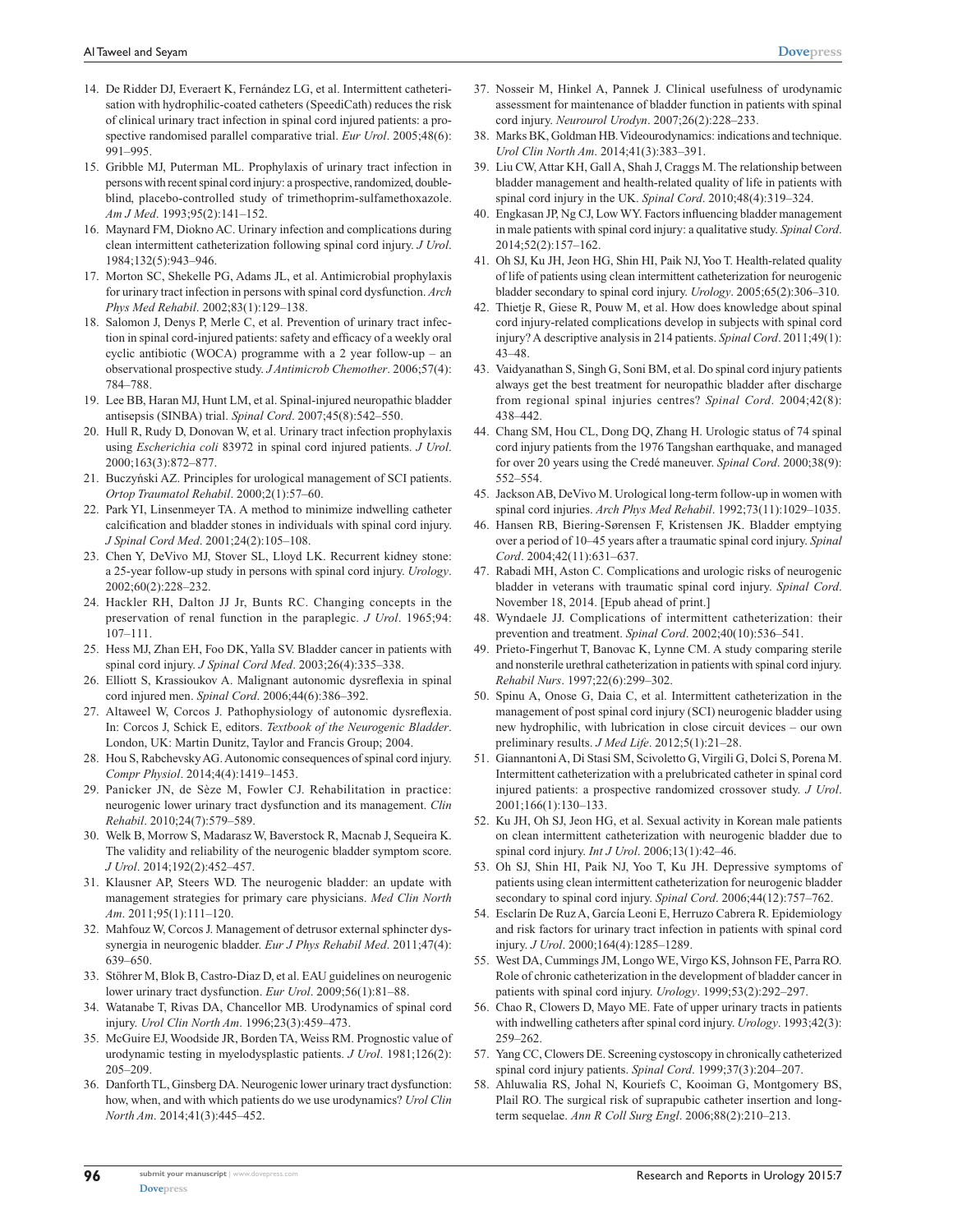- 59. Weld KJ, Dmochowski RR. Effect of bladder management on urological complications in spinal cord injured patients. *J Urol*. 2000;163(3): 768–772.
- 60. Mitsui T, Minami K, Furuno T, Morita H, Koyanagi T. Is suprapubic cystostomy an optimal urinary management in high quadriplegics?. A comparative study of suprapubic cystostomy and clean intermittent catheterization. *Eur Urol*. 2000;38(4):434–438.
- 61. MacDiarmid SA, Arnold EP, Palmer NB, Anthony A. Management of spinal cord injured patients by indwelling suprapubic catheterization. *J Urol*. 1995;154(2 Pt 1):492–494.
- 62. Weld KJ, Graney MJ, Dmochowski RR. Differences in bladder compliance with time and associations of bladder management with compliance in spinal cord injured patients. *J Urol*. 2000;163(4): 1228–1233.
- 63. Bennett CJ, Young MN, Adkins RH, Diaz F. Comparison of bladder management complication outcomes in female spinal cord injury patients. *J Urol*. 1995;153(5):1458–1460.
- 64. del Popolo G, Mencarini M, Nelli F, Lazzeri M. Controversy over the pharmacological treatments of storage symptoms in spinal cord injury patients: a literature overview. *Spinal Cord*. 2012;50(1):8–13.
- 65. Madersbacher H, Mürtz G, Stöhrer M. Neurogenic detrusor overactivity in adults: a review on efficacy, tolerability and safety of oral antimuscarinics. *Spinal Cord*. 2013;51(6):432–441.
- 66. Kennelly MJ, Lemack GE, Foote JE, Trop CS. Efficacy and safety of oxybutynin transdermal system in spinal cord injury patients with neurogenic detrusor overactivity and incontinence: an open-label, dosetitration study. *Urology*. 2009;74(4):741–745.
- 67. George J, Tharion G, Richar J, Macaden AS, Thomas R, Bhattacharji S. The effectiveness of intravesical oxybutynin, propantheline, and capsaicin in the management of neuropathic bladder following spinal cord injury. *Scientific World Journal*. 2007;7:1683–1690.
- 68. Nardulli R, Losavio E, Ranieri M, et al. Combined antimuscarinics for treatment of neurogenic overactive bladder. *Int J Immunopathol Pharmacol*. 2012;25(1 Suppl):35S–41S.
- 69. Bennett N, O'Leary M, Patel AS, Xavier M, Erickson JR, Chancellor MB. Can higher doses of oxybutynin improve efficacy in neurogenic bladder? *J Urol*. 2004;171(2 Pt 1):749–751.
- 70. Schurch B, Stöhrer M, Kramer G, Schmid DM, Gaul G, Hauri D. Botulinum-A toxin for treating detrusor hyperreflexia in spinal cord injured patients: a new alternative to anticholinergic drugs? Preliminary results. *J Urol*. 2000;164(3 Pt 1):692–697.
- 71. Cruz F, Herschorn S, Aliotta P, et al. Efficacy and safety of onabotulinumtoxinA in patients with urinary incontinence due to neurogenic detrusor overactivity: a randomised, double-blind, placebo-controlled trial. *Eur Urol*. 2011;60(4):742–750.
- 72. Reitz A, Stöhrer M, Kramer G, et al. European experience of 200 cases treated with botulinum-A toxin injections into the detrusor muscle for urinary incontinence due to neurogenic detrusor overactivity. *Eur Urol*. 2004;45(4):510–515.
- 73. Schurch B, de Sèze M, Denys P, et al. Botulinum toxin type A is a safe and effective treatment for neurogenic urinary incontinence: results of a single treatment, randomized, placebo controlled 6-month study. *J Urol*. 2005;174(1):196–200.
- 74. Grosse J, Kramer G, Stöhrer M. Success of repeat detrusor injections of botulinum a toxin in patients with severe neurogenic detrusor overactivity and incontinence. *Eur Urol*. 2005;47(5): 653–659.
- 75. Kuo HC, Liu SH. Effect of repeated detrusor onabotulinumtoxinA injections on bladder and renal function in patients with chronic spinal cord injuries. *Neurourol Urodyn*. 2011;30(8):1541–1545.
- 76. Del Popolo G, Filocamo MT, Li Marzi V, et al. Neurogenic detrusor overactivity treated with english botulinum toxin a: 8-year experience of one single centre. *Eur Urol*. 2008;53(5):1013–1019.
- 77. Giannantoni A, Mearini E, Del Zingaro M, Porena M. Six-year follow-up of botulinum toxin A intradetrusorial injections in patients with refractory neurogenic detrusor overactivity: clinical and urodynamic results. *Eur Urol*. 2009;55(3):705–711.
- 78. US Food and Drug Administration. FDA approves Botox to treat specific form of urinary incontinence. Available from: http://[www.](http://www.fda.gov/NewsEvents/Newsroom/PressAnnouncements/ucm269509.htm) [fda.gov/NewsEvents/Newsroom/PressAnnouncements/ucm269509.](http://www.fda.gov/NewsEvents/Newsroom/PressAnnouncements/ucm269509.htm) [htm](http://www.fda.gov/NewsEvents/Newsroom/PressAnnouncements/ucm269509.htm). Accessed March 8, 2015.
- 79. Madersbacher S, Schmidt J, Eberle JM, et al. Long-term outcome of ileal conduit diversion. *J Urol*. 2003;169(3):985–990.
- 80. Biers SM, Venn SN, Greenwell TJ. The past, present and future of augmentation cystoplasty. *BJU Int*. 2012;109(9):1280–1293.
- 81. Linder A, Leach GE, Raz S. Augmentation cystoplasty in the treatment of neurogenic bladder dysfunction. *J Urol*. 1983;129(3):491–493.
- 82. Gurung PM, Attar KH, Abdul-Rahman A, Morris T, Hamid R, Shah PJ. Long-term outcomes of augmentation ileocystoplasty in patients with spinal cord injury: a minimum of 10 years of follow-up. *BJU Int*. 2012;109(8):1236–1242.
- 83. Chen JL, Kuo HC. Long-term outcomes of augmentation enterocystoplasty with an ileal segment in patients with spinal cord injury. *J Formos Med Assoc*. 2009;108(6):475–480.
- 84. Sidi AA, Becher EF, Reddy PK, Dykstra DD. Augmentation enterocystoplasty for the management of voiding dysfunction in spinal cord injury patients. *J Urol*. 1990;143(1):83–85.
- 85. Chartier-Kastler EJ, Mongiat-Artus P, Bitker MO, Chancellor MB, Richard F, Denys P. Long-term results of augmentation cystoplasty in spinal cord injury patients. *Spinal Cord*. 2000;38(8):490–494.
- 86. Gobeaux N, Yates DR, Denys P, Even-Schneider A, Richard F, Chartier-Kastler E. Supratrigonal cystectomy with Hautmann pouch as treatment for neurogenic bladder in spinal cord injury patients: longterm functional results. *Neurourol Urodyn*. 2012;31(5):672–676.
- 87. Gill IS, Rackley RR, Meraney AM, Marcello PW, Sung GT. Laparoscopic enterocystoplasty. *Urology*. 2000;55(2):178–181.
- 88. Rackley RR, Abdelmalak JB. Laparoscopic augmentation cystoplasty. Surgical technique. *Urol Clin North Am*. 2001;28(3):663–670.
- 89. Kang IS, Lee JW, Seo IY. Robot-assisted laparoscopic augmentation ileocystoplasty: a case report. *Int Neurourol J*. 2010;14(1):61–64.
- 90. McDougal WS. Metabolic complications of urinary intestinal diversion. *J Urol*. 1992;147(5):1199–1208.
- 91. Wagstaff KE, Woodhouse CR, Duffy PG, Ransley PG. Delayed linear growth in children with enterocystoplasties. *Br J Urol*. 1992;69(3): 314–317.
- 92. Mundy AR, Nurse DE. Calcium balance, growth and skeletal mineralisation in patients with cystoplasties. *Br J Urol*. 1992;69(3):257–259.
- 93. Blyth B, Ewalt DH, Duckett JW, Snyder HM 3rd. Lithogenic properties of enterocystoplasty. *J Urol*. 1992;148(2 Pt 2):575–577.
- 94. Mathoera RB, Kok DJ, Nijman RJ. Bladder calculi in augmentation cystoplasty in children. *Urology*. 2000;56(3):482–487.
- 95. Herschorn S, Hewitt RJ. Patient perspective of long-term outcome of augmentation cystoplasty for neurogenic bladder. *Urology*. 1998;52(4):672–678.
- 96. Rosenbaum DH, Cain MP, Kaefer M, et al. Ileal enterocystoplasty and B12 deficiency in pediatric patients. *J Urol*. 2008;179(4):1544–1547.
- 97. Hamid R, Greenwell TJ, Nethercliffe JM, Freeman A, Venn SN, Woodhouse CR. Routine surveillance cystoscopy for patients with augmentation and substitution cystoplasty for benign urological conditions: is it necessary? *BJU Int*. 2009;104(3):392–395.
- 98. Sung MT, Zhang S, Lopez-Beltran A, et al. Urothelial carcinoma following augmentation cystoplasty: an aggressive variant with distinct clinicopathological characteristics and molecular genetic alterations. *Histopathology*. 2009;55(2):161–173.
- 99. Higuchi TT, Granberg CF, Fox JA, Husmann DA. Augmentation cystoplasty and risk of neoplasia: fact, fiction and controversy. *J Urol*. 2010;184(6):2492–2496.
- 100. Adams MC, Mitchell ME, Rink RC. Gastrocystoplasty: an alternative solution to the problem of urological reconstruction in the severely compromised patient. *J Urol*. 1988;140(5 Pt 2):1152–1156.
- 101. Nguyen DH, Bain MA, Salmonson KL, Ganesan GS, Burns MW, Mitchell ME. The syndrome of dysuria and hematuria in pediatric urinary reconstruction with stomach. *J Urol*. 1993;150(2 Pt 2): 707–709.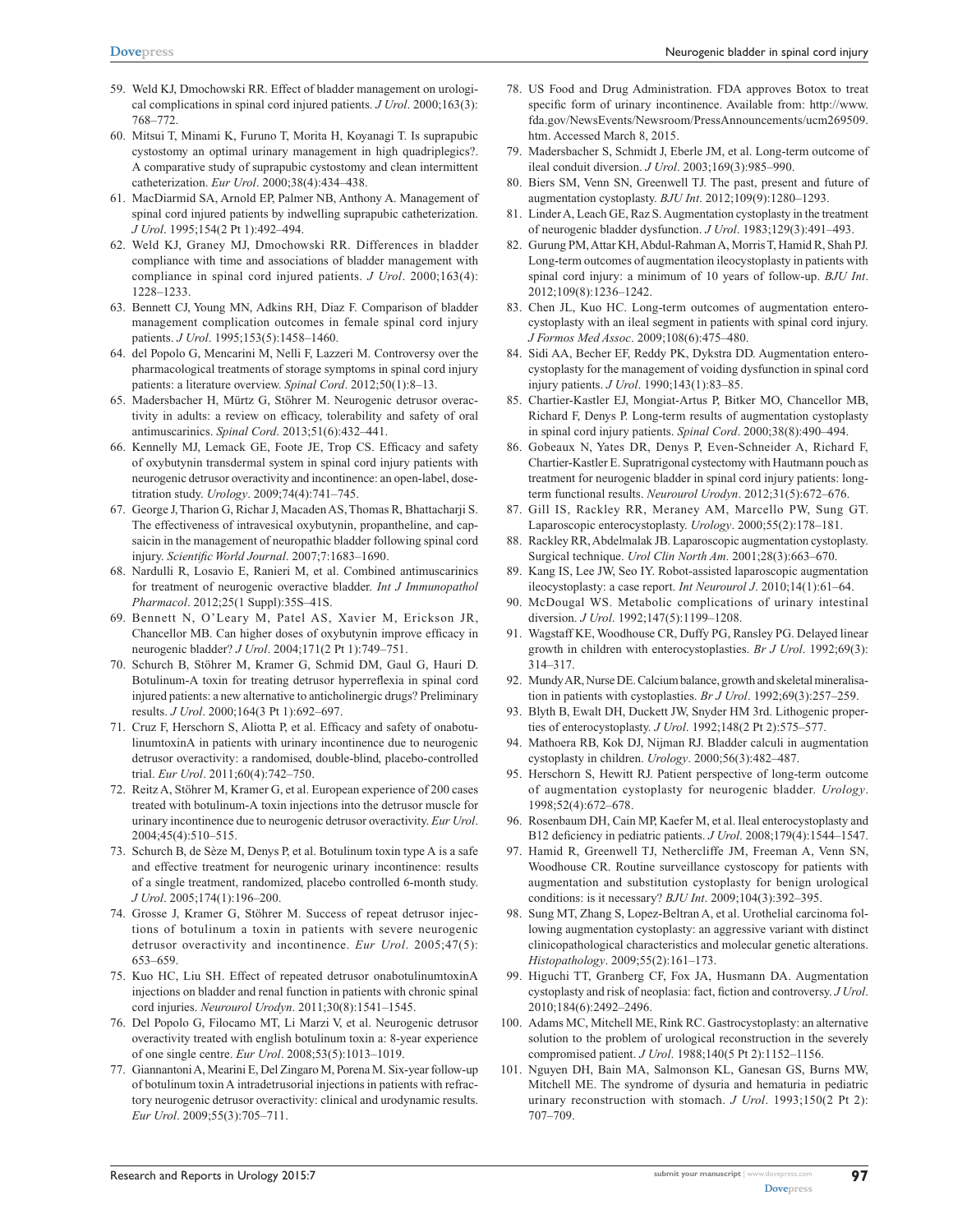- 102. Kinahan TJ, Khoury AE, McLorie GA, Churchill BM. Omeprazole in post-gastrocystoplasty metabolic alkalosis and aciduria. *J Urol*. 1992;147(2):435–437.
- 103. Al-Azzawi Y, Galloway N, Keilin S. Management of bleedingassociated severe gastritis of the gastric mucosa in a patient with a gastrocystoplasty. *J Clin Gastroenterol*. 2014;48(4):360–361.
- 104. Husmann DA. Malignancy after gastrointestinal augmentation in childhood. *Ther Adv Urol*. 2009;1(1):5–11.
- 105. Castellan M, Gosalbez R, Bar-Yosef Y, Labbie A. Complications after use of gastric segments for lower urinary tract reconstruction. *J Urol*. 2012;187(5):1823–1827.
- 106. Cartwright PC, Snow BW. Bladder autoaugmentation: early clinical experience. *J Urol*. 1989;142(2 Pt 2):505–508.
- 107. Garibay JT, Manivel JC, González R. Effect of seromuscular colocystoplasty lined with urothelium and partial detrusorectomy on a new canine model of reduced bladder capacity. *J Urol*. 1995; 154(2 Pt 2):903–906.
- 108. Swami KS, Feneley RC, Hammonds JC, Abrams P. Detrusor myectomy for detrusor overactivity: a minimum 1-year follow-up. *Br J Urol*. 1998;81(1):68–72.
- 109. Potter JM, Duffy PG, Gordon EM, Malone PR. Detrusor myotomy: a 5-year review in unstable and non-compliant bladders. *BJU Int*. 2002;89(9):932–935.
- 110. MacNeily AE, Afshar K, Coleman GU, Johnson HW. Autoaugmentation by detrusor myotomy: its lack of effectiveness in the management of congenital neuropathic bladder. *J Urol*. 2003;170(4 Pt 2): 1643–1646.
- 111. Gurocak S, De Gier RP, Feitz W. Bladder augmentation without integration of intact bowel segments: critical review and future perspectives. *J Urol*. 2007;177(3):839–844.
- 112. Buson H, Manivel JC, Dayanç M, Long R, Gonzalez R. Seromuscular colocystoplasty lined with urothelium: experimental study. *Urology*. 1994;44(5):743–748.
- 113. Dewan PA, Stefanek W. Autoaugmentation gastrocystoplasty: early clinical results. *Br J Urol*. 1994;74(4):460–464.
- 114. Jednak R, Schimke CM, Barroso U Jr, Barthold JS, González R. Further experience with seromuscular colocystoplasty lined with urothelium. *J Urol*. 2000;164(6):2045–2049.
- 115. González R, Ludwikowski B, Horst M. Determinants of success and failure of seromuscular colocystoplasty lined with urothelium. *J Urol*. 2009;182(4 Suppl):1781–1784.
- 116. Lima SV, Araujo LA, Montoro M, Maciel A, Vilar FO. The use of demucosalized bowel to augment small contracted bladders. *Br J Urol*. 1998;82(3):436–439.
- 117. Lima SV, Araújo LA, Vilar FO. Nonsecretory intestinocystoplasty: a 10-year experience. *J Urol*. 2004;171(6 Pt 2):2636–2639.
- 118. Chartier Kastler E, Genevois S, Gamé X, et al. Treatment of neurogenic male urinary incontinence related to intrinsic sphincter insufficiency with an artificial urinary sphincter: a French retrospective multicentre study. *BJU Int*. 2011;107(3):426–432.
- 119. Bersch U, Göcking K, Pannek J. The artificial urinary sphincter in patients with spinal cord lesion: description of a modified technique and clinical results. *Eur Urol*. 2009;55(3):687–693.
- 120. Murphy S, Rea D, O'Mahony J, et al. A comparison of the functional durability of the AMS 800 artificial urinary sphincter between cases with and without an underlying neurogenic aetiology. *Ir J Med Sci*. 2003;172(3):136–138.
- 121. Gonzalez R, Nguyen DH, Koleilat N, Sidi AA. Compatibility of enterocystoplasty and the artificial urinary sphincter. *J Urol*. 1989; 142(2 Pt 2):502–504.
- 122. Yates DR, Phé V, Rouprêt M, et al. Robot-assisted laparoscopic artificial urinary sphincter insertion in men with neurogenic stress urinary incontinence. *BJU Int*. 2013;111(7):1175–1179.
- 123. Pannek J, Bartel P, Gocking K. Clinical usefulness of the transobturator sub-urethral tape in the treatment of stress urinary incontinence in female patients with spinal cord lesion. *J Spinal Cord Med*. 2012;35(2): 102–106.
- 124. Daneshmand S, Ginsberg DA, Bennet JK, et al. Puboprostatic sling repair for treatment of urethral incompetence in adult neurogenic incontinence. *J Urol*. 2003;169(1):199–202.
- 125. Perkash I. Transurethral sphincterotomy provides significant relief in autonomic dysreflexia in spinal cord injured male patients: long-term follow-up results. *J Urol*. 2007;177(3):1026–1029.
- 126. Moeller BA. Some observations of 31 spinal cord injury patients on whom the Bricker procedure was performed. *Paraplegia*. 1977;15(3): 230–237.
- 127. Comarr AE. Renal complications of the ileal conduit and cutaneous vesicostomy among patients with traumatic cord bladders. *J Urol*. 1972;107(5):762–765.
- 128. Koziol I, Hackler RH. Cutaneous ureteroileostomy in the spinal cord injured patient: a 15-year experience. *J Urol*. 1975;114(5): 709–711.
- 129. Kambouris AA, Allaben RD, Carpenter WS, Shumaker EJ. Ileal loop ureteroileostomy in patients with neurogenic bladder. Personal experience with 54 patients. *Am J Surg*. 1976;131(2):224–227.
- 130. Chartier-Kastler EJ, Mozer P, Denys P, Bitker MO, Haertig A, Richard F. Neurogenic bladder management and cutaneous noncontinent ileal conduit. *Spinal Cord*. 2002;40(9):443–448.
- 131. Guillotreau J, Castel-Lacanal E, Roumiguié M, et al. Prospective study of the impact on quality of life of cystectomy with ileal conduit urinary diversion for neurogenic bladder dysfunction. *Neurourol Urodyn*. 2011;30(8):1503–1506.
- 132. Radziszewski K. Outcomes of electrical stimulation of the neurogenic bladder: results of a two-year follow-up study. *NeuroRehabilitation*. 2013;32(4):867–873.
- 133. Lin H, Hou C, Zhen X, Xu Z. Clinical study of reconstructed bladder innervation below the level of spinal cord injury to produce urination by Achilles tendon-to-bladder reflex contractions. *J Neurosurg Spine*. 2009;10(5):452–457.
- 134. Lin H, Hou C. Transfer of normal S1 nerve root to reinnervate atonic bladder due to conus medullaris injury. *Muscle Nerve*. 2013;47(2): 241–245.
- 135. Stenzl A, Strasser H, Klima G, et al. Reconstruction of the lower urinary tract using autologous muscle transfer and cell seeding: current status and future perspectives. *World J Urol*. 2000;18(1):44–50.
- 136. Chancellor MB, Rivas DA, Linsenmeyer T, et al. Multicenter trial in North America of UroLume urinary sphincter prosthesis. *J Urol*. 1994;152(3):924–930.
- 137. Rivas DA, Chancellor MB, Bagley D. Prospective comparison of external sphincter prosthesis placement and external sphincterotomy in men with spinal cord injury. *J Endourol*. 1994;8(2):89–93.
- 138. Mehta SS, Tophill PR. Memokath stents for the treatment of detrusor sphincter dyssynergia (DSD) in men with spinal cord injury: the Princess Royal Spinal Injuries Unit 10-year experience. *Spinal Cord*. 2006;44(1):1–6.
- 139. Pokrywczynska M, Adamowicz J, Sharma AK, Drewa T. Human urinary bladder regeneration through tissue engineering – an analysis of 131 clinical cases. *Exp Biol Med (Maywood)*. 2014;239(3): 264–271.
- 140. Sloff M, Simaioforidis V, de Vries R, Oosterwijk E, Feitz W. Tissue engineering of the bladder – reality or myth? A systematic review. *J Urol*. 2014;192(4):1035–1042.
- 141. Atala A, Bauer SB, Soker S, Yoo JJ, Retik AB. Tissue-engineered autologous bladders for patients needing cystoplasty. *Lancet*. 2006;367(9518):1241–1246.
- 142. Joseph DB, Borer JG, De Filippo RE, Hodges SJ, McLorie GA. Autologous cell seeded biodegradable scaffold for augmentation cystoplasty: phase II study in children and adolescents with spina bifida. *J Urol*. 2014;191(5):1389–1395.
- 143. Zhang F, Liao L. Tissue engineered cystoplasty augmentation for treatment of neurogenic bladder using small intestinal submucosa: an exploratory study. *J Urol*. 2014;192(2):544–550.